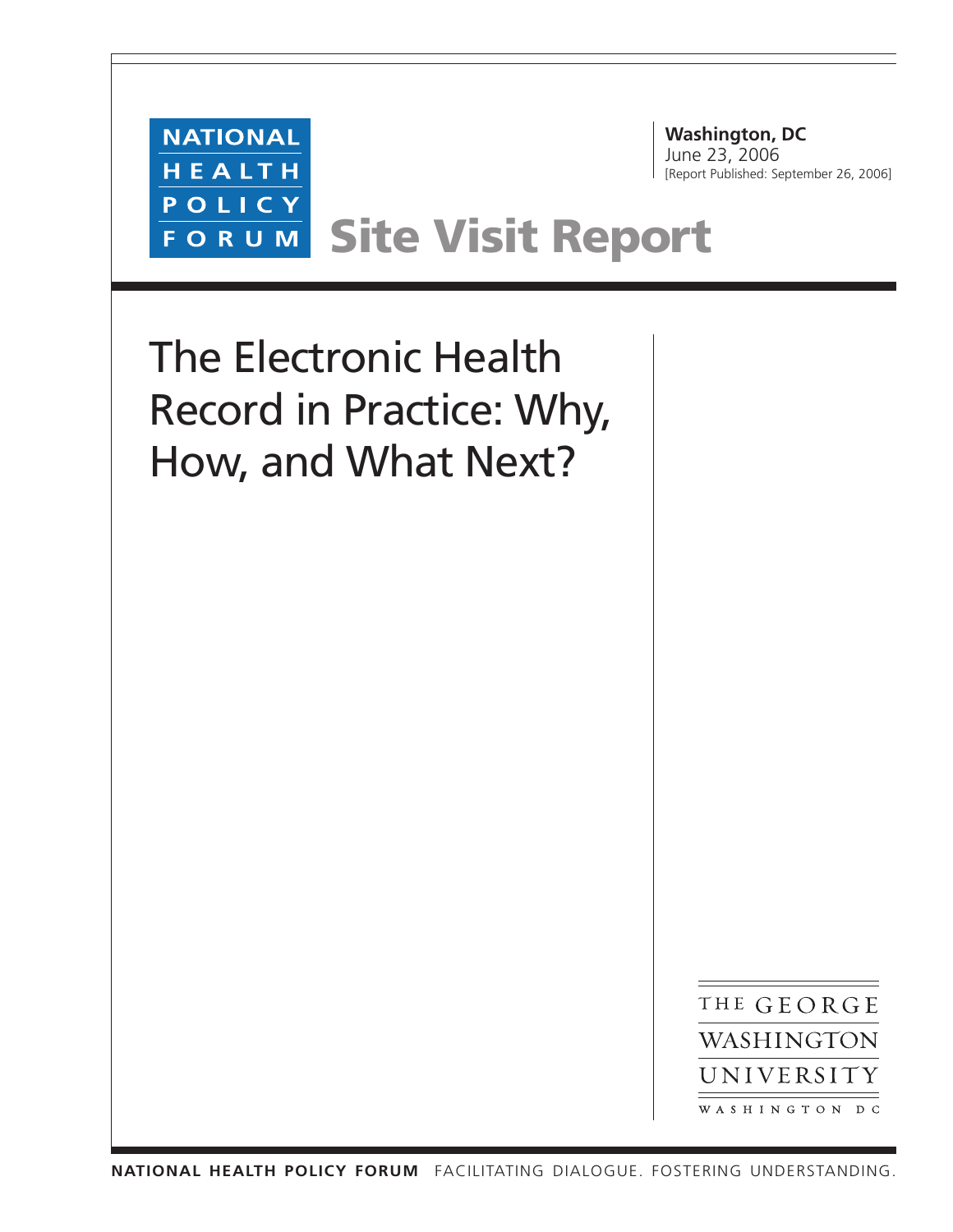## **Site Visit Report**

## **Contents**

| Participants                 |  |
|------------------------------|--|
|                              |  |
|                              |  |
|                              |  |
| <b>Biographical Sketches</b> |  |
|                              |  |

**National Health Policy Forum** Facilitating dialogue. Fostering understanding.

2131 K Street NW, Suite 500 Washington DC 20037

202/872-1390 202/862-9837 [fax] [nhpf@gwu.edu \[e](mailto:nhpf@gwu.edu)-mail] [www.nhpf.org \[](http://www.nhpf.org)web]

**Judith Miller Jones** *Director*

**Sally Coberly** *Deputy Director*

**Monique Martineau** *Publications Director*

Site Visit Managers **Lisa Sprague** *Senior Research Associate*

**Sally Coberly** *Deputy Director*

Administrative Coordinator **Michelle Layone** *Program Associate*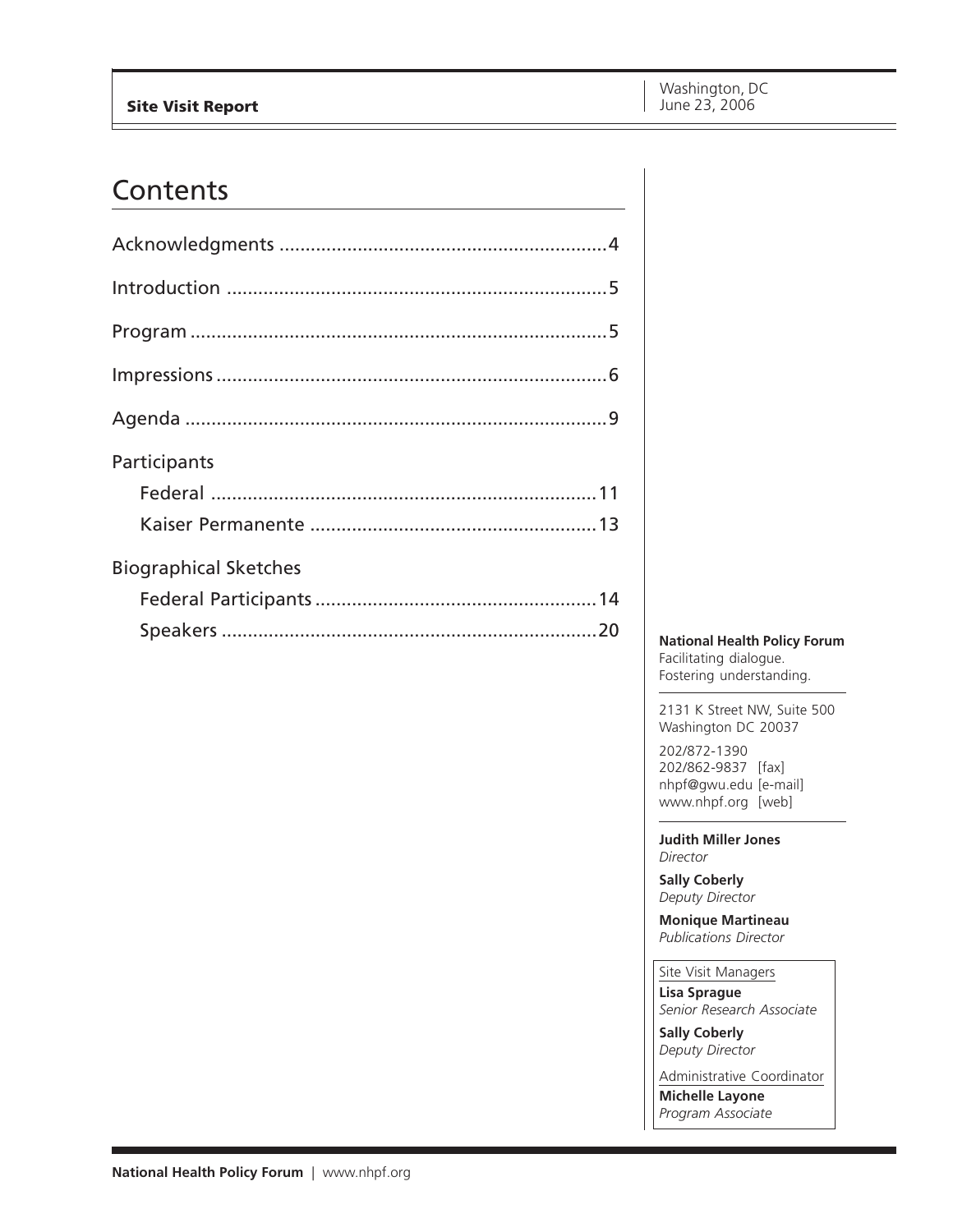## **ACKNOWLEDGMENTS**

"The Electronic Health Record in Practice: Why, How, and What Next?" was made possible by the generosity of the W. K. Kellogg Foundation. The Forum thanks Laird Burnett and Douglas VanZoeren, MD, of Kaiser Permanente and Sanford Garfunkel and Robert Kolodner, MD, of the Veterans Health Administration for hosting, coordinating, and helping to plan the site visit.



*The National Health Policy Forum is a nonpartisan research and public policy organization at The George Washington University. All of its publications since 1998 are available online at [www.nhpf.org.](http://www.nhpf.org)*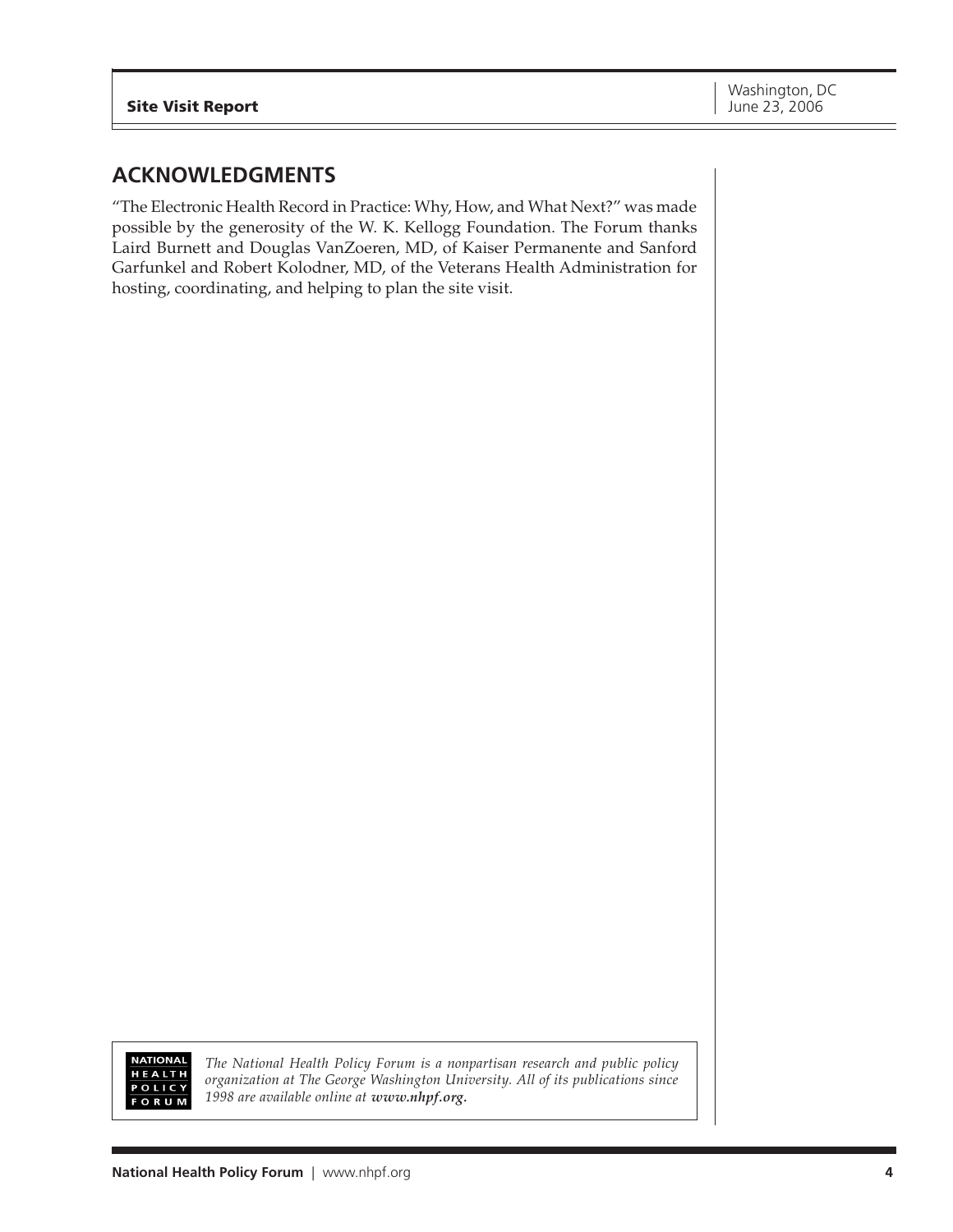## The Electronic Health Record in Practice: Why, How, and What Next?

## **INTRODUCTION**

An article of faith in health policy is that a necessary component of high-quality, resource-efficient health care is an electronic health record. At the federal level, both the office of the National Coordinator of Health Information Technology and the Agency for Healthcare Research and Quality have used their contract and grants authority to signal a commitment to EHR adoption on a broad scale. Certain players in the U.S. healthcare market have already moved ahead with EHR implementation.

The National Health Policy Forum developed a local site visit to observe the EHR as used in practice by two U.S. leaders in technology and quality, the Veterans Health Administration (VHA) and Kaiser Permanente (KP). The VHA has employed an EHR system since 1997; KP is in the process of implementing a standard system for all clinicians nationwide.

The site visit was designed to provide an opportunity for participants to explore both the analysis of expected benefits from EHR adoption—the value proposition as well as the specific lessons these two large, integrated delivery systems have learned in their transition from paper to electronic records. How the experiences of the VHA and KP might apply to smaller, more fragmented medical practices also was a topic. Issues explored included privacy protection, infrastructure building, beneficiary access, and interoperability. More fundamentally, the group was asked to consider what barriers might be removed or incentives created to speed the dissemination of health information technology (HIT).

## **PROGRAM**

The site visit took place on June 23, 2006, beginning at KP's North Capitol Street clinic site. In the morning, participants heard a presentation on the planning process that needs to precede a successful HIT implementation—not just for big systems, but in any medical practice. KP clinicians described their implementation strategies, challenges, and successes and demonstrated their EHR's capabilities.

The lunch period was devoted to a discussion of policy issues, with particular attention to what policymakers could do to remove barriers to HIT proliferation. After lunch, the group moved to the Veterans Affairs Medical Center in northeast Washington for a review of the VHA's HIT history and a demonstration of its EHR in action. Participants were also given an opportunity to talk with clinicians about their use of HIT within the hospital.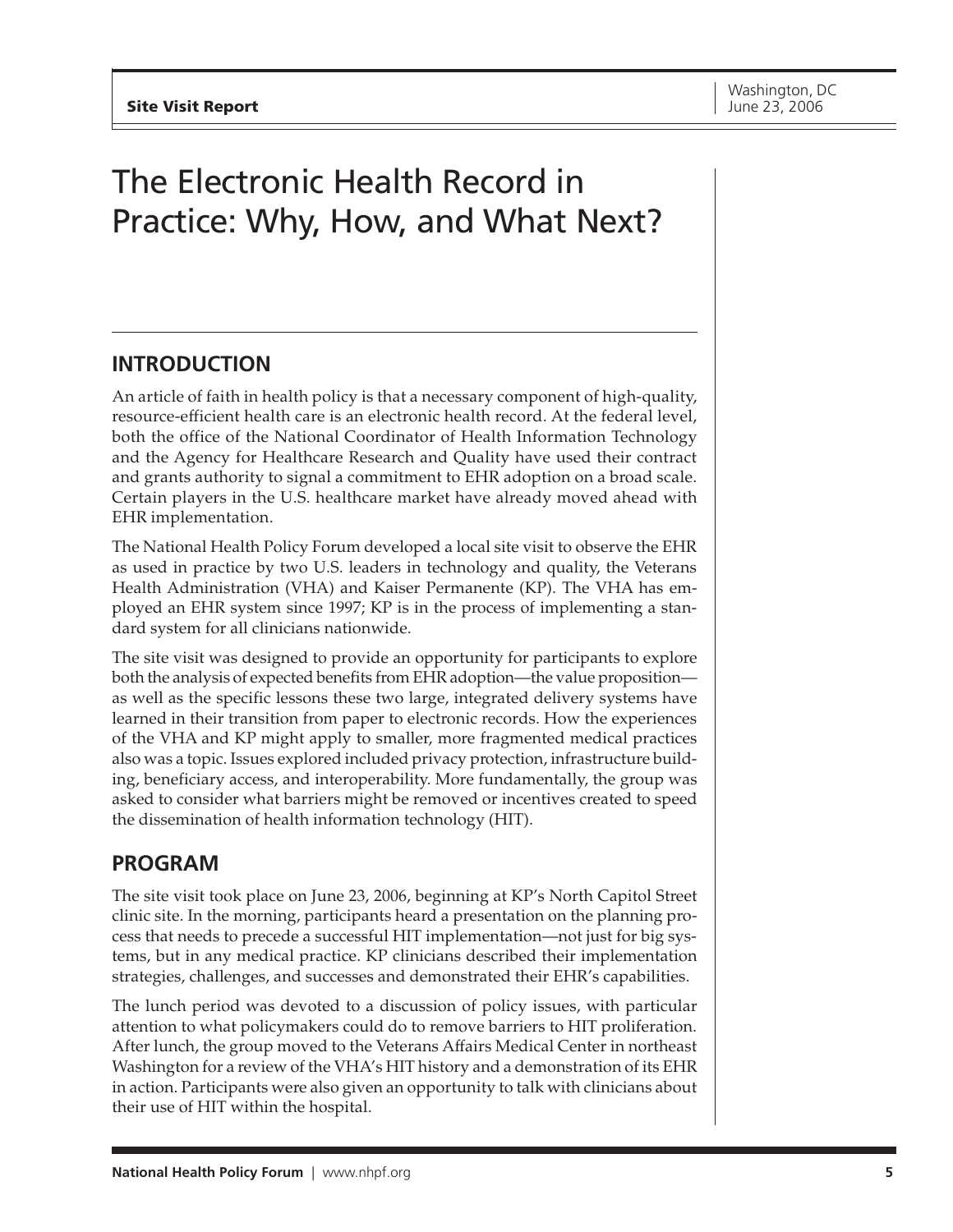## **IMPRESSIONS**

## **Why: The Case for Health Information Technology**

## *The purpose of EHR adoption should be clearly delineated in advance.*

Objectives should center on improved care delivery and quality, not technology for its own sake. "Let's see what happens" is not the recommended approach.

## *Workflow redesign is critical to optimizing HIT.*

Enabling poor processes electronically benefits no one. Integrating HIT into daily practice and using it to enable improvement is more significant than the efficiency gains (such as lower cost of medical transcription) sometimes cited. Redesign may be particularly challenging in small, independent practices when there is no clear physician leader to encourage colleagues to do things differently.

## *Cost-benefit misalignment is a major deterrent to EHR adoption.*

Physicians make money by scheduling visits and performing procedures and tests. Optimization of HIT is primarily a matter of improving information and quality management (activities not typically reimbursed by insurance payers and improving the value of visits (for which there is no additional reimbursement).

## *Integrated systems, such as Kaiser Permanente and the Veterans Health Administration, are able to capture HIT-related savings.*

The efficiencies attributable to EHR use, such as eliminating duplicative tests, tend to benefit insurance plans rather than individual physicians. Physicians actually lose reimbursement when tests and procedures are eliminated. When an organization incorporates both financing and delivery of care, savings realized on the insurance side can be used to offset losses in other parts of the organization.

## *Having an operating EHR system is a competitive advantage at the present time, in terms of attracting both patients and clinicians.*

In addition to Kaiser and the VHA, federally funded community health centers many of which have EHRs—report that this capability is a clear advantage in recruiting physicians.

## *One of the major benefits an EHR can offer is enabling the patient to take a more active role in his or her care.*

The EHR may be a means of preparing for the demands of aging baby boomers because it can support self management of chronic conditions and extend care beyond the physician's office.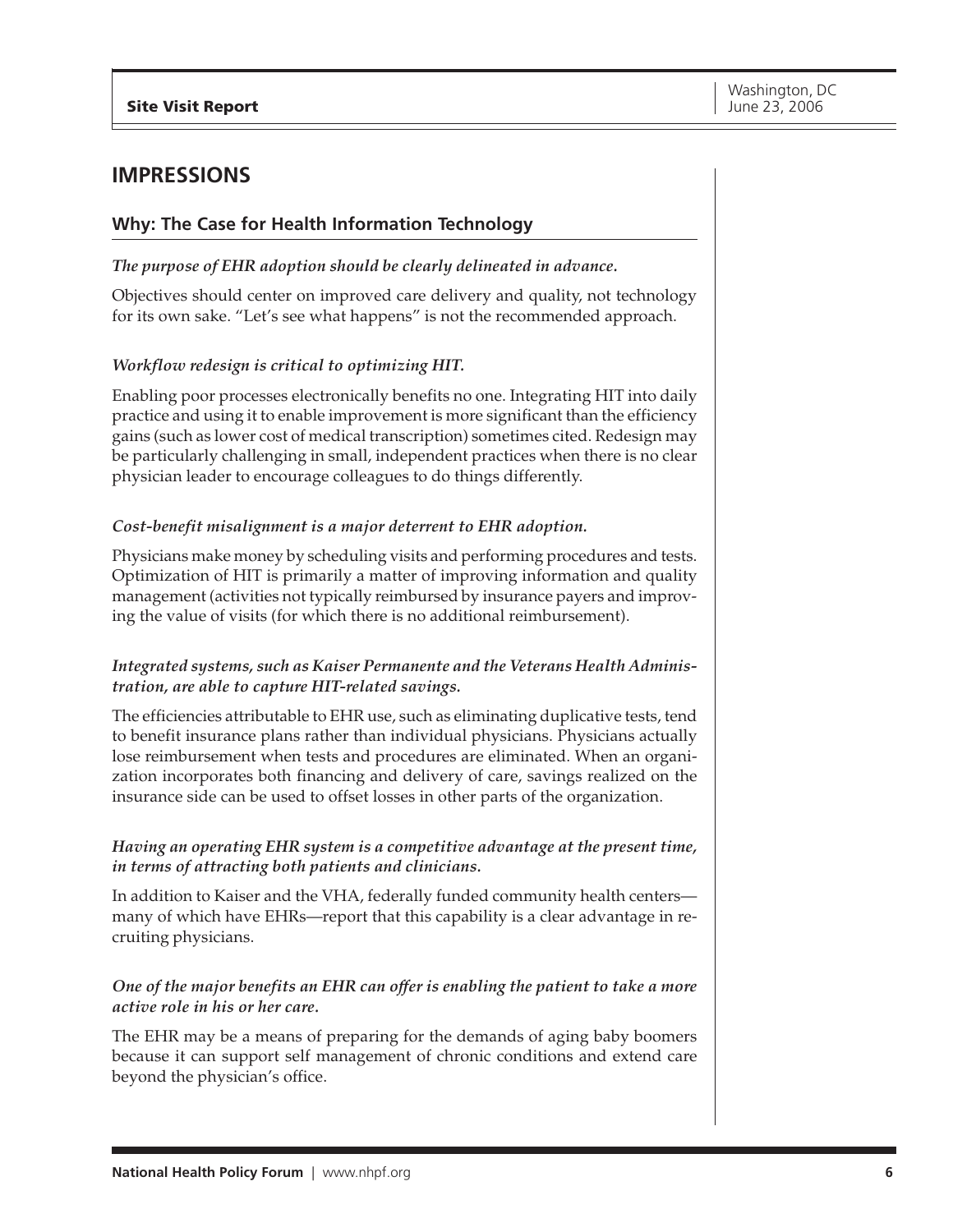#### **How: Implementation**

#### *Like politics and health care delivery, all implementation is local.*

There is no such thing as an off-the-shelf product or a prescribed process. Implementation requires a great deal of time, attention to detail, and consultation among clinicians and software technicians. Clinicians must work at using and customizing a software package to suit the needs of their practice. Defining fields and data elements requires multiple decisions, even for an entry as seemingly simple as gender. A practice must plan for substantial ongoing costs in training and maintenance.

#### *Operational leadership is essential.*

An implementation delegated solely to IT staff is bound to fail. Physicians need to see their peers engaged.

## *Getting physicians' attention and overcoming their distrust is the first hurdle in widespread EHR deployment.*

HIT champions must develop strategies to make the transition, with its expected disruption and loss of productivity, seem worthwhile. Leaders must also instill a sense of ownership by physicians.

#### *Physician receptivity to HIT is partly related to age.*

Young physicians expect it, and may drive adoption if they move to new settings that lack it. Older physicians may be willing to devote time to an activity they find interesting and novel. Those at the peak of their practice tend to resist anything that takes time and even temporarily diminishes productivity.

#### *Six months seems to be a turning point in HIT implementation.*

Both the VHA and KP found that was the point in the process when physicians seemed to "get it," and began exchanging tips and techniques.

#### *Decision support as an EHR feature may contribute to quality, not efficiency.*

Easily accessible decision support information can confirm a physician's judgment, point out conflicting factors that might not have been considered, or suggest additional steps to be taken. A concomitant reduction in errors might be expected. On the other hand, decision support seems biased in favor of taking some action, and probably doing more rather than less. HIT can lead to higher spending insofar as it identifies underuse of services.

#### *The EHR can cut both ways in terms of malpractice liability.*

Its existence may make the practice more vulnerable to discovery in legal proceedings. By recording the time and the individual who ordered a test or a drug, the

## **IMPRESSIONS**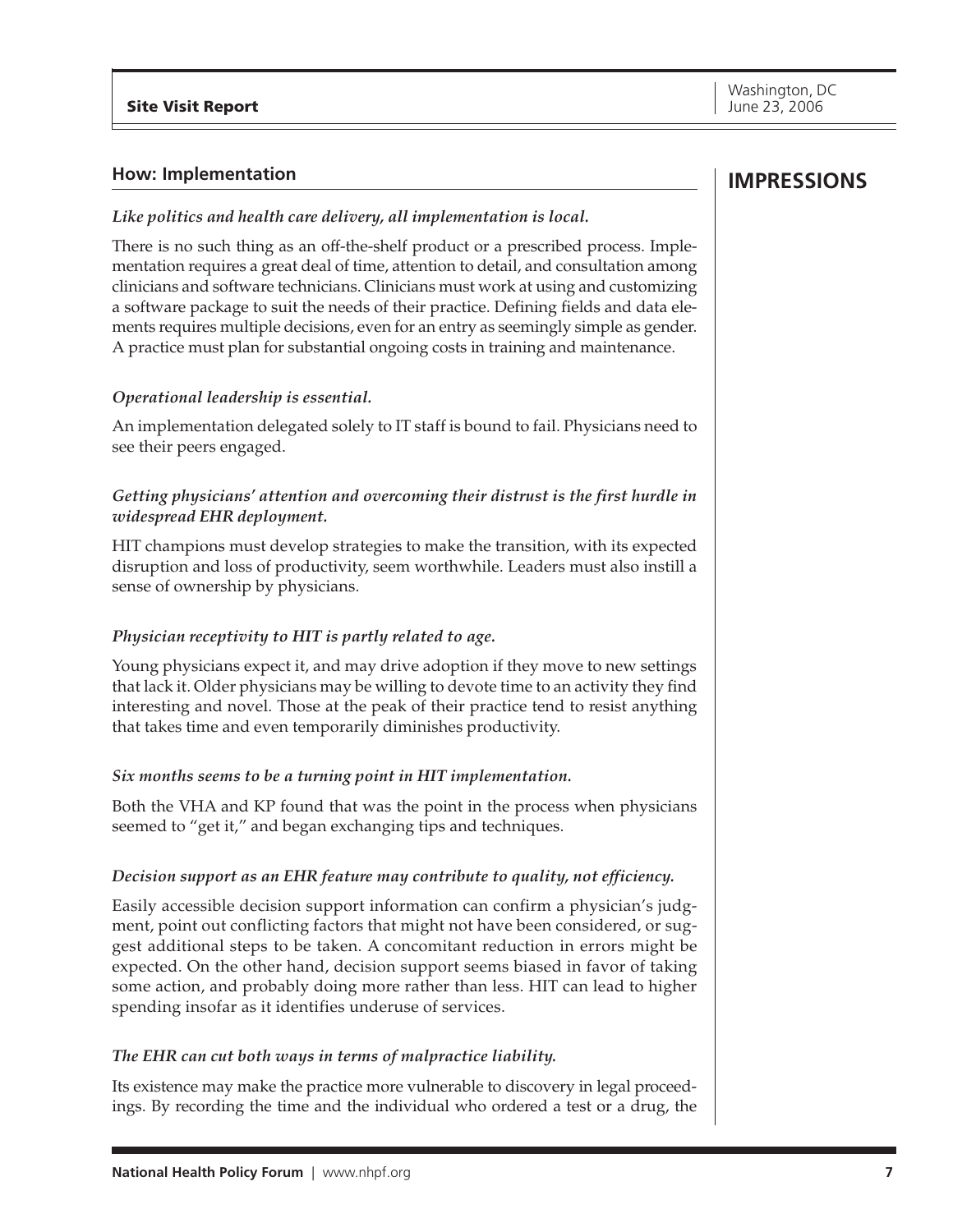system can document inappropriate action. The same features, however, can provide a solid audit trail of appropriate actions taken. Although there has been some discussion of discounts on malpractice insurance for those who have EHRs, especially EHRs that incorporate decision support, none apparently have been offered.

## *The capabilities of a personal health record (PHR), such as MyChart or MyHealtheVet, are still unfolding.*

They may be used by an individual for administrative tasks such as scheduling appointments, self management of care (for example, tracking blood pressure over time), linking to sources of health information, and so on. The exchange of clinical data between the PHR and the EHR is more complicated, raising issues such as who can enter data, who can authorize access, and who actually owns the information.

## **What Next: Policy Considerations**

## *Adoption of HIT should not be a goal in itself.*

Incentives for purchasing hardware and software can divert attention from health system redesign. HIT should be regarded as a tool for enabling change.

## *There seems to be agreement among those with operational EHR systems that the federal government needs to specify EHR standards and then mandate their use.*

Interoperability has become a mantra, but it is meaningless in the absence of widely accepted standards for data and communications.

## *The supply of trained personnel to customize, maintain, and upgrade EHR systems is already a concern.*

For EHR systems to work to their potential, technicians need to be cross-trained in medicine and IT.

## *Inconsistent state laws are a complicating factor in designing EHRs for practices that draw patients from more than one state.*

Two examples are the varying scope of practice acts—who is allowed to do what and the differences in privacy standards designed to protect certain transactions or categories of information (for example, Massachusetts does not permit records of HIV status to be shared among providers without the explicit consent of the patient; similar provisions relative to mental health status are on the books in several states).

## *The use of Medicare incentives as a means to drive the adoption of HIT may result in leaving out some segments of the population.*

Medicare trust fund dollars may be expended only on behalf of Medicare beneficiaries. A lack of corresponding incentives for providers who serve other populations could potentially lead to more "siloing."

## **IMPRESSIONS**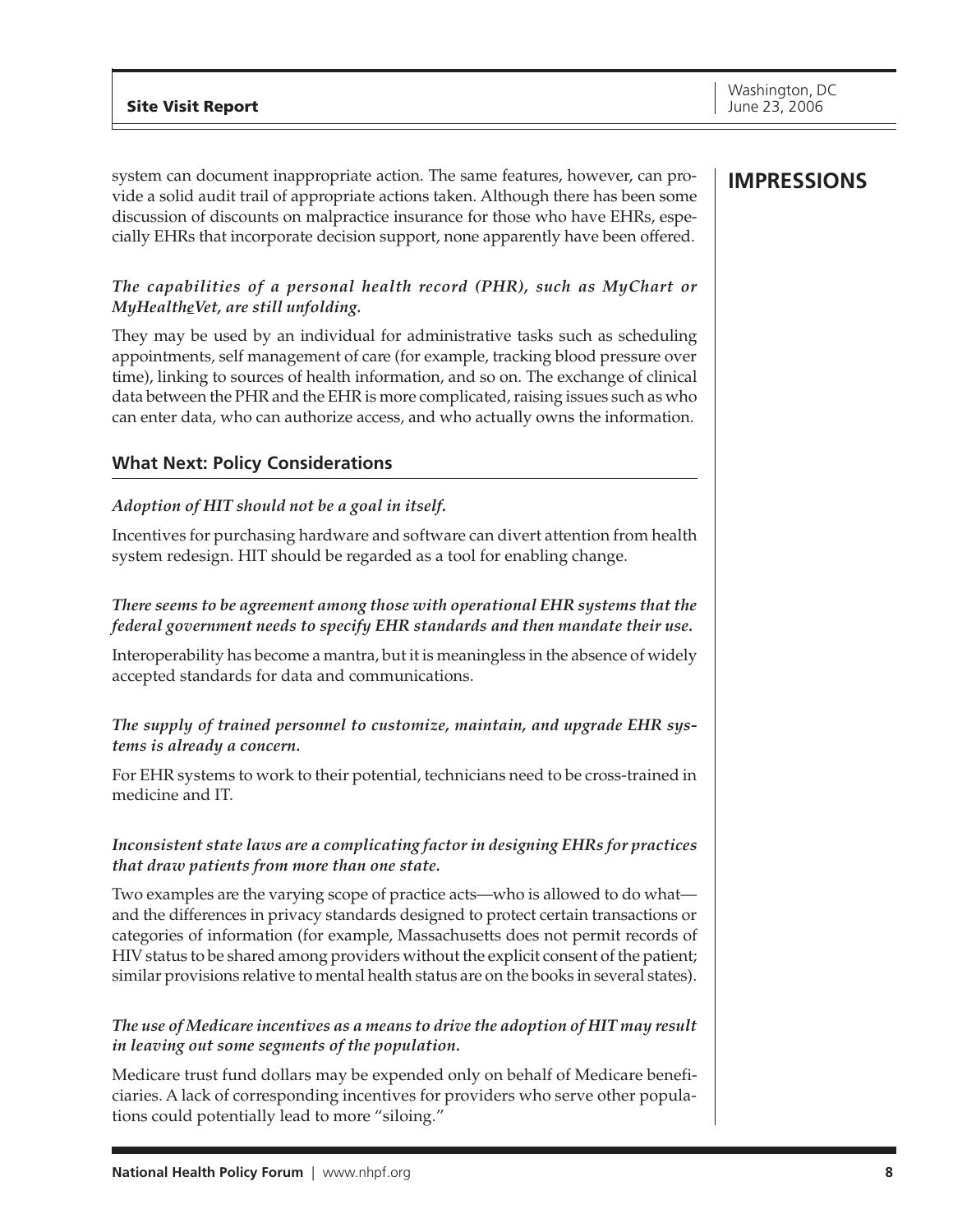**AGENDA**

## **Friday, June 23, 2006**

| $8:45$ am  | Arrival at Kaiser Permanente North Capitol Medical Center<br>[1011 North Capitol Street, Fourth Floor, Patient Health Conference Room] |
|------------|----------------------------------------------------------------------------------------------------------------------------------------|
|            | Coffee available                                                                                                                       |
| $9:00$ am  | Welcome and Introductions                                                                                                              |
|            | Lisa Sprague, Senior Research Associate, National Health<br>Policy Forum                                                               |
| $9:15$ am  | DOING ONE'S HOMEWORK: PLANNING FOR HEALTH<br>INFORMATION TECHNOLOGY (HIT) IN MEDICAL PRACTICE                                          |
|            | Peter Basch, MD, Medical Director, MedStar e-Health                                                                                    |
|            | • Defining problem-solving, care-delivery objectives prior to<br>information technology (IT) decisions                                 |
|            | ■ How workflows and processes change before and as a result of<br>IT implementation                                                    |
|            | ■ Connectivity and interconnectivity considerations                                                                                    |
|            | Financial incentives for electronic health record (EHR) adoption<br>in a fee-for-service world                                         |
| $10:00$ am | TAKING THE PLUNGE: IMPLEMENTING HEALTH CONNECT                                                                                         |
|            | <b>Andrew Wiesenthal, MD, Associate Executive Director for Clinical</b><br>Information Support, Permanente Federation                  |
|            | Mark Snyder, MD, Assistant Medical Director, Research<br>and Information Management, Mid-Atlantic Permanente<br>Medical Group          |
|            | ■ Chief objectives for system-wide IT system                                                                                           |
|            | Health Connect rollout                                                                                                                 |
|            | HIT in the exam room                                                                                                                   |
|            | ■ Sharing information with non-Kaiser Permanente $(KP)$<br>practitioners                                                               |
|            | Providing information to members and purchasers                                                                                        |
|            | ■ HIT in the service of preventive medicine                                                                                            |
|            | Population care management                                                                                                             |
|            | Demonstration - HealthConnect                                                                                                          |
|            | Agenda / continued >                                                                                                                   |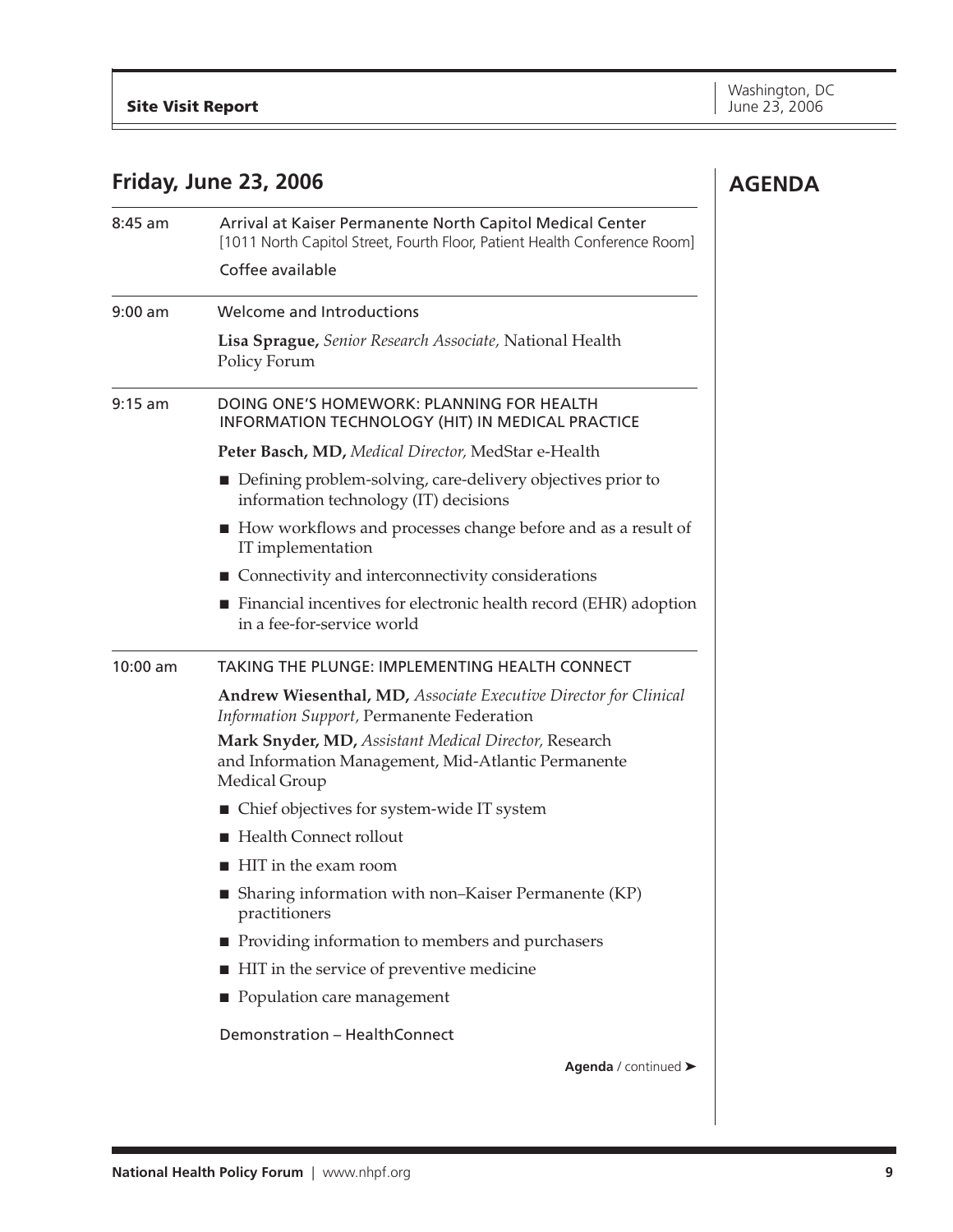**AGENDA**

## **Site Visit Report**

**Friday, June 23, 2006 /** continued

| $11:15$ am | HIT IN THE EXAM ROOM: CONVERSATION WITH KP CLINICIANS                                                                 |
|------------|-----------------------------------------------------------------------------------------------------------------------|
|            | ■ Communications strategies                                                                                           |
|            | Decision support                                                                                                      |
| Noon       | Lunch and Roundtable Discussion                                                                                       |
|            | ■ What are the policy goals that IT can and should serve?                                                             |
|            | $\blacksquare$ What can policymakers do to eliminate barriers and/or create<br>incentives for EHR investment and use? |
|            | ■ What can IT innovators do to foster diffusion?                                                                      |
| $1:00$ pm  | <b>Bus Departure - Veterans Affairs Medical Center</b><br>[50 Irving Street, NE]                                      |
| $1:30$ pm  | <b>TWENTY-FIRST CENTURY VISTAS: HIT IN OPERATION IN THE</b><br><b>VETERANS HEALTH ADMINISTRATION</b>                  |
|            | Robert Kolodner, MD, Chief Health Informatics Officer, Veterans<br><b>Health Administration</b>                       |
|            | Sanford Garfunkel, Director, DC Veterans Affairs Medical Center                                                       |
|            | Ross Fletcher, MD, Chief of Staff, DC Veterans Affairs<br><b>Medical Center</b>                                       |
|            | Neil Evans, MD, Co-chief, Primary Care, DC Veterans Affairs<br><b>Medical Center</b>                                  |
|            | Diva Shroff, MD, Hospitalist, DC Veterans Affairs Medical Center                                                      |
|            | ■ Lessons learned during EHR design/deployment/nationwide<br>operation                                                |
|            | ■ Chronic disease management                                                                                          |
|            | ■ HIT in physician training                                                                                           |
|            | Beyond the "closed" system-EHRs in the mainstream                                                                     |
|            | Providing information to beneficiaries                                                                                |
|            | Demonstration - Veterans Health Information Systems and<br>Technology Architecture (VistA)                            |
| $2:45$ pm  | VistA in the Ward: Conversation with VA Clinicians and Students                                                       |
| 3:30 pm    | <b>Bus Departure - Union Station</b>                                                                                  |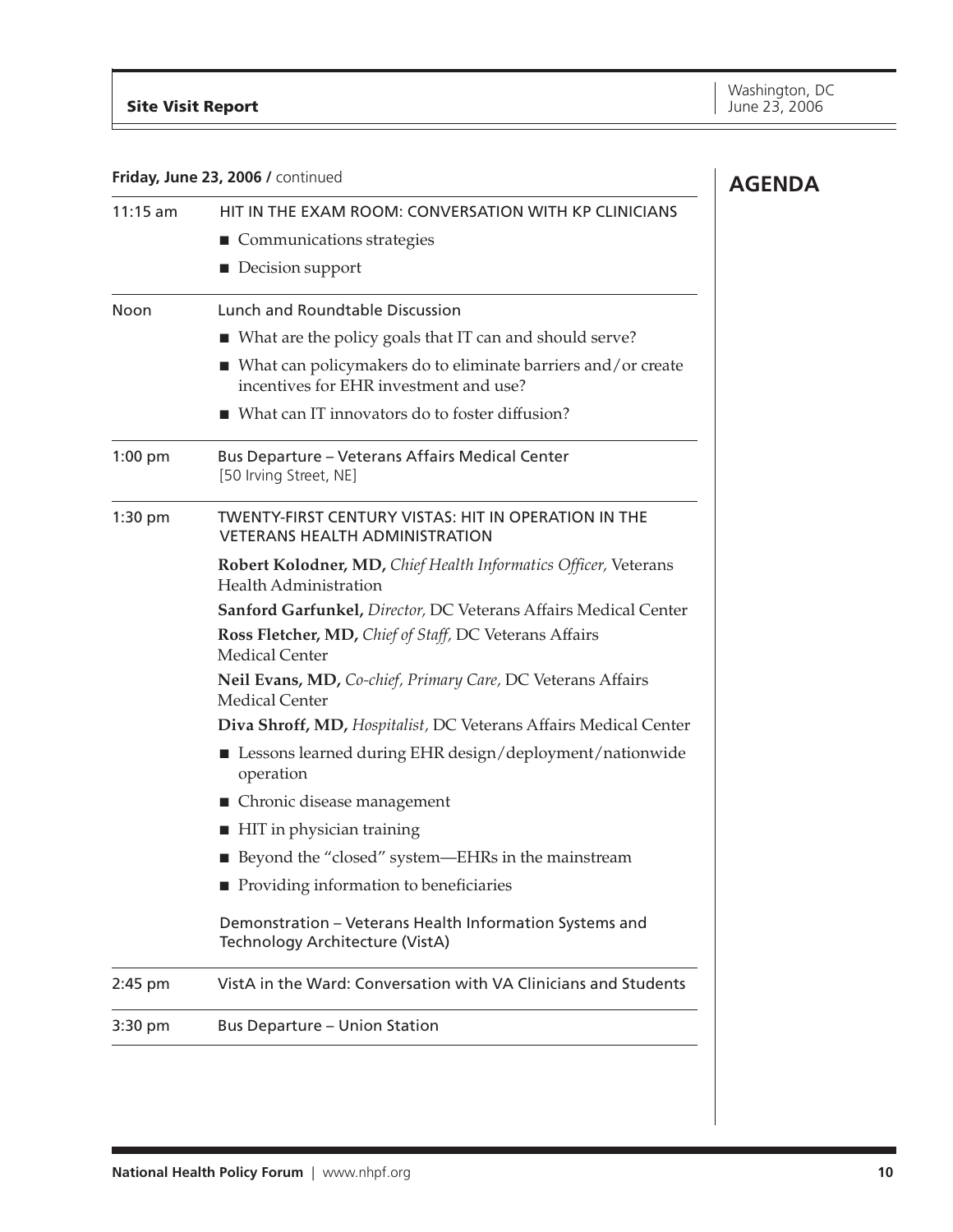## Federal Participants

**Cheryl Austein-Casnoff** *Associate Administrator*

Health Information Technology Health Resources and Services Administration

**Shawn Bishop** *Professional Staff Member (D)* Committee on Finance U.S. Senate

**Jody Blatt**

*Senior Research Analyst* Division of Payment Policy Demonstrations Medicare Demonstrations Program Group Office of Research Development and Information Centers for Medicare & Medicaid Services

**Denise Buenning** *Senior Advisor* Office of E-Health Standards and Services Centers for Medicare & Medicaid Services

**Aaron Burstein** *Trial Attorney* Antitrust Division Litigation I Section Department of Justice

**Nancy DeLew** *Senior Advisor* Office of Research, Development, and Information Centers for Medicare & Medicaid Services

**John Goetcheus** *Assistant Counsel* Office of the Legislative Counsel U.S. Senate

**Edward Grossman** *Senior Counsel* Office of the Legislative Counsel U.S. House of Representatives

**Jim Hahn, PhD** *Health Economist* Congressional Research Service

**Jennifer Jenson** *Specialist in Health Economics* Domestic Social Policy Division Congressional Research Service

**Roger Johns, MD** *2005–2006 RWJF Health Policy Fellow* Committee on the Judiciary U.S. Senate

**Kara Kasper** *Medicare Program Examiner* Health Finance Branch Office of Management and Budget

**Linda Kohn** *Assistant Director* Health Care Issues Government Accountability Office

**James Kretz** *Project Officer and Senior Survey Statistician* Center for Mental Health Services Substance Abuse and Mental Health Services Administration

**Julie Lee, PhD** *Analyst* Health and Human Resources Division Congressional Budget Office

**Michael Millman, PhD** *Director* Research and Data Policy Group Office of Planning and Evaluation Health Resources and Services Administration

**Jocelyn Moore** *Legislative Analyst* Office of Sen. John D. Rockefeller IV (D-WV) U.S. Senate

**Participants** / continued ▶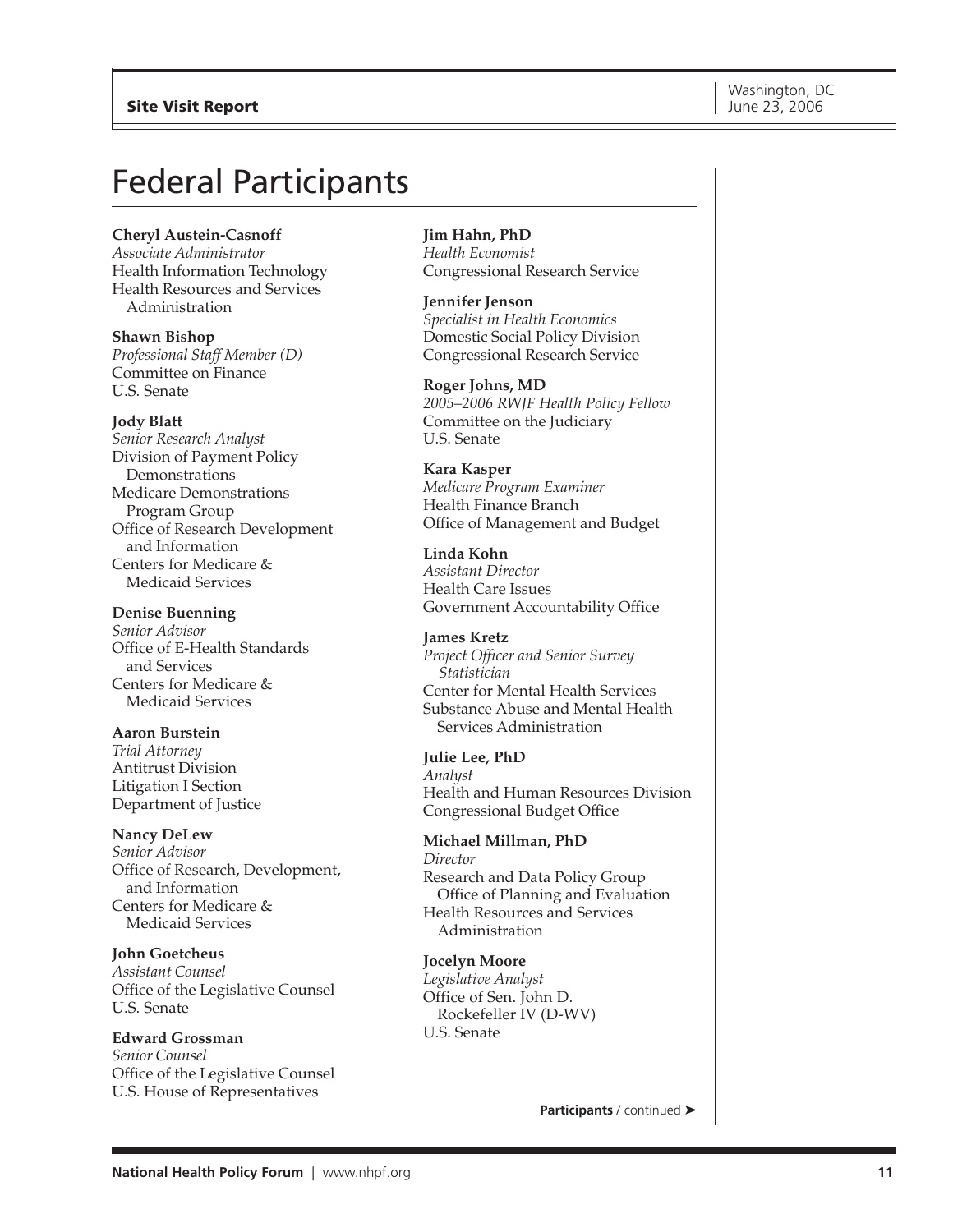#### **Site Visit Report**

#### **Federal Participants** / continued

#### **Sidath Panangala**

*Analyst in Social Legislation* Domestic Social Policy Division Congressional Research Service

**Al Pheley, PhD** *2005–2006 RWJF Health Policy Fellow* Office of Sen. John D. Rockefeller IV (D-WV) U.S. Senate

#### **Rachel Post**

*Legislative Assistant* Office of Rep. Vern Ehlers (R-MI) U.S. House of Representatives

#### **Jessica Shapiro**

*Assistant Counsel* Office of the Legislative Counsel U.S. House of Representatives

## **Todd Spangler**

*Staff Assistant* Committee on Health, Education, Labor, and Pensions U.S. Senate

#### **Alice M. Weiss**

*Health Counsel (D)* Committee on Finance U.S. Senate

#### **Mollie Zito**

*Legislative Assistant* Office of Sen. John Thune (R-SD) U.S. Senate

## **PARTICIPANTS**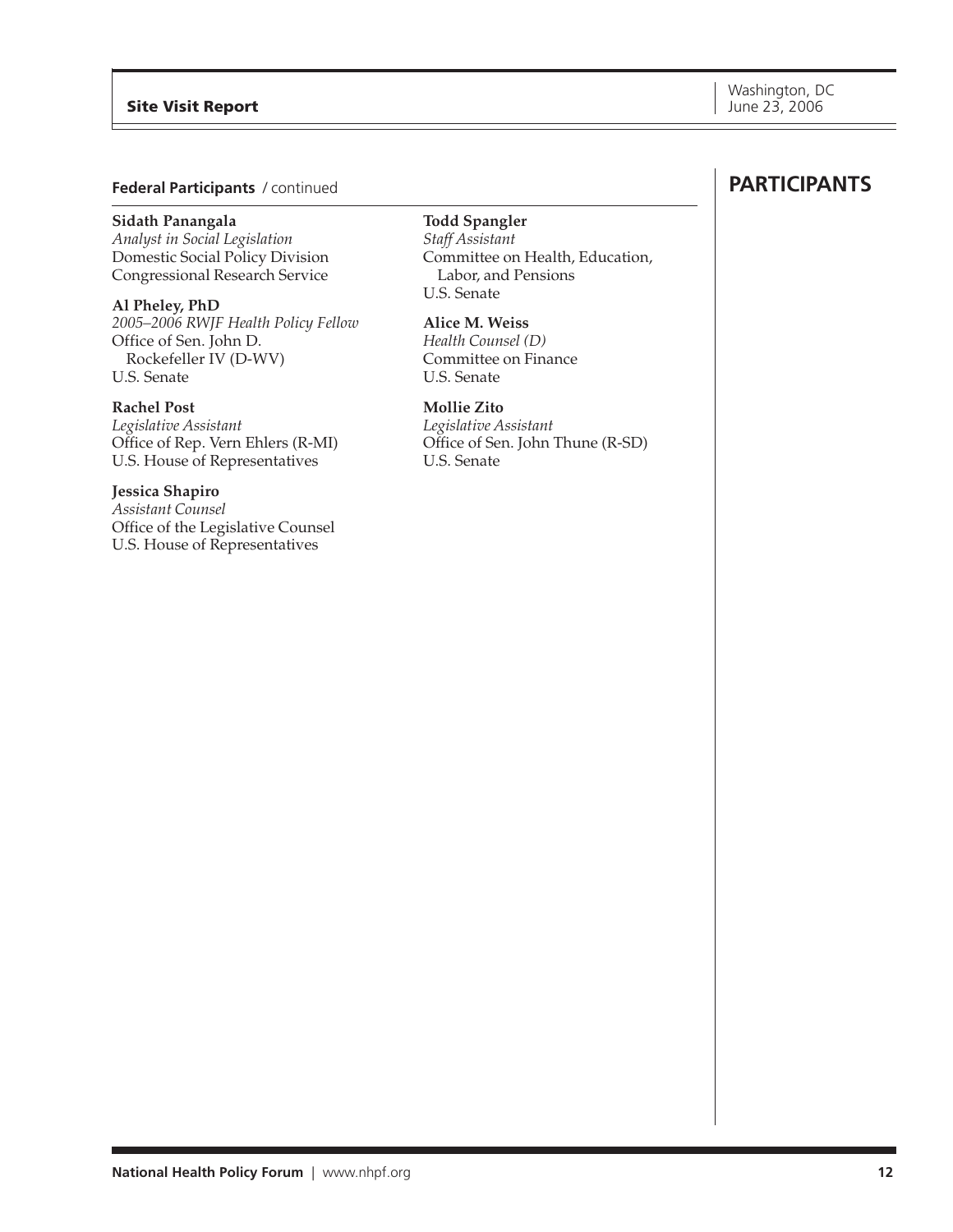## Kaiser Permanente Participants

#### **Fish Brown**

*Director* Federal Relations Washington, DC Office

**Laird Burnett** *Vice President* Legal and Government Relations

**Steve Cole** *Director* Public Policy and Government Relations

**Jonathan Darer, MD** *Physician Advisor* HealthConnect Team

**Joanna Lipsitz** *Senior Operations Improvement Consultant* Mid-Atlantic Division

**Doug VanZoeren, MD** *Physician Director* DC Cluster Mid-Atlantic Division

## NHPF Staff

**Sally Coberly, PhD** *Deputy Director*

**Michelle Layone** *Program Associate*

**Judith Miller Jones** *Director*

**Lisa Sprague** *Senior Research Associate*

**Jessamy Taylor** *Research Associate*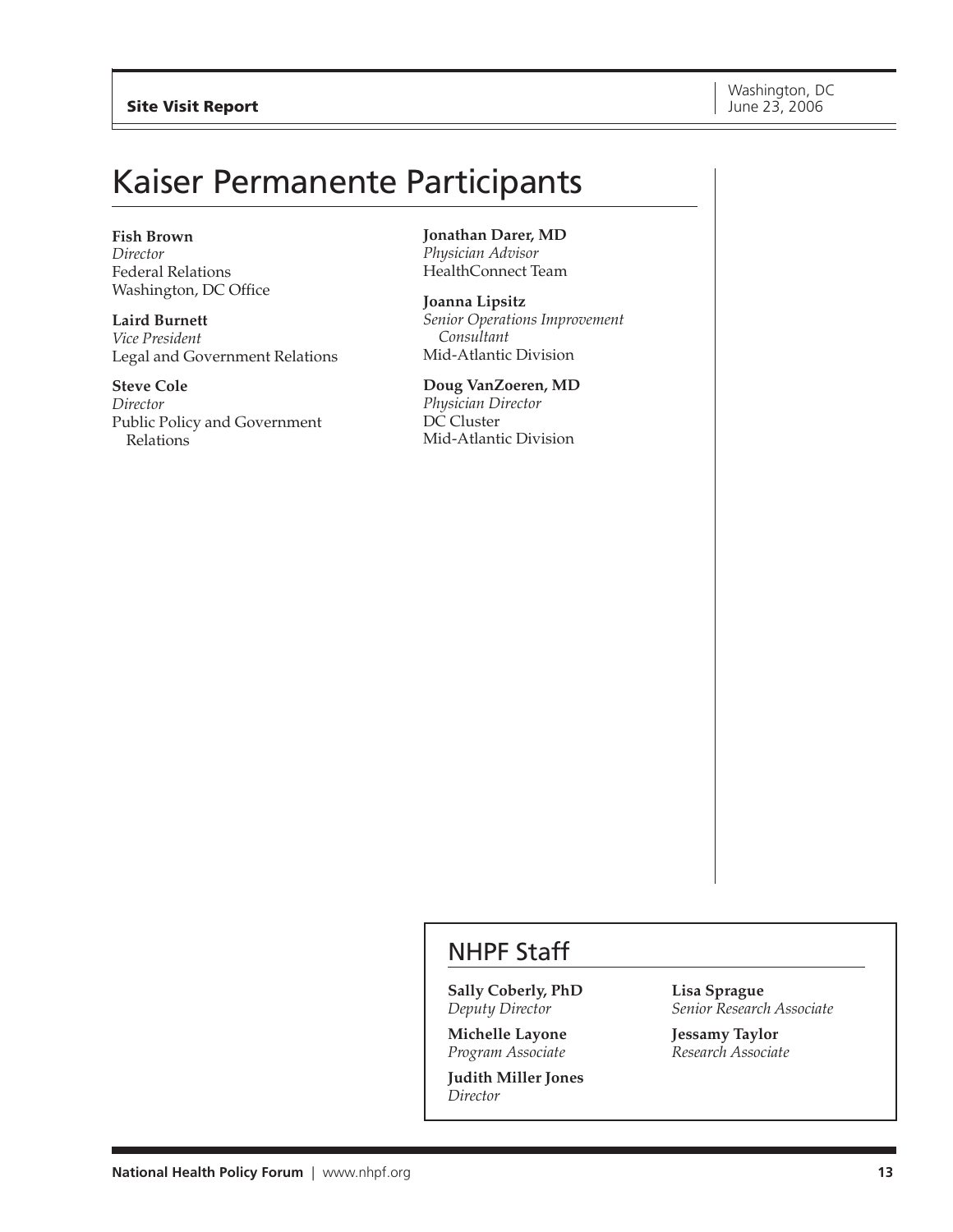## Biographical Sketches Federal Participants

**Cheryl Austein-Casnoff** is the associate administrator for health information technology at the Health Resources and Services Administration (HRSA). She provides leadership to HRSA's grantees to promote the adoption and effective use of health information technology among safety net providers and populations. Before moving to HRSA, Ms. Casnoff served as the deputy director of the Finance, Systems, and Budget Group at the Centers for Medicare and Medicaid Services (CMS). In 2004, she was selected for the Senior Executive Service Candidate Development Program and served in the Office of the Inspector General and in CMS, where she was involved with the implementation of the employer-subsidy portion of the Medicare Modernization Act of 2004. Earlier, Ms. Casnoff was director of the State Children's Health Insurance Program (SCHIP); she was also responsible for designing and implementing SCHIP in 1997. She received a master of public health degree in health services administration from Yale Medical School, Department of Epidemiology and Public Health, and a bachelor of arts degree in biological sciences from Northwestern University.

**Shawn Bishop** joined the Democratic Staff of the Senate Finance Committee in 2005. Her primary areas of responsibility include Medicare Parts C and D, which encompass the new Medicare Advantage and prescription drug programs. Previously, she was a principal analyst at the Congressional Budget Office (CBO) where she developed models to estimate the cost of legislative proposals related to Medicare+Choice and competition among Medicare health plans. Ms. Bishop has worked in health care payment policy for over 15 years. She helped develop the prospective payment system for outpatient hospital care at the Centers for Medicare & Medicaid Services, and she analyzed the veterans and defense health programs at CBO and Medicare payment policy at the Prospective Payment Assessment Commission (now part of the Medicare Payment Advisory Commission). In addition, Ms. Bishop worked in the private sector as a consultant in the health economics practice of Price Waterhouse, LLC, and at a regional hospital trade association in California. She has a bachelor's degree in English literature from the University of California, Irvine, and a master's degree in public policy from the University of California, Berkeley.

**Jody Blatt** is a senior research analyst and project officer in the Division of Payment Policy Demonstrations within the Medicare Demonstration Programs Group/ Office of Research Development and Information at the Centers for Medicare & Medicaid Services (CMS). She is responsible for implementing the Medicare Care Management Performance Demonstration as well as the Medicare Replacement Drug Demonstration, both of which were mandated under the Medicare Modernization Act of 2003. Before joining CMS, she served in various capacities with managed health care plans and health insurers. Ms. Blatt has an undergraduate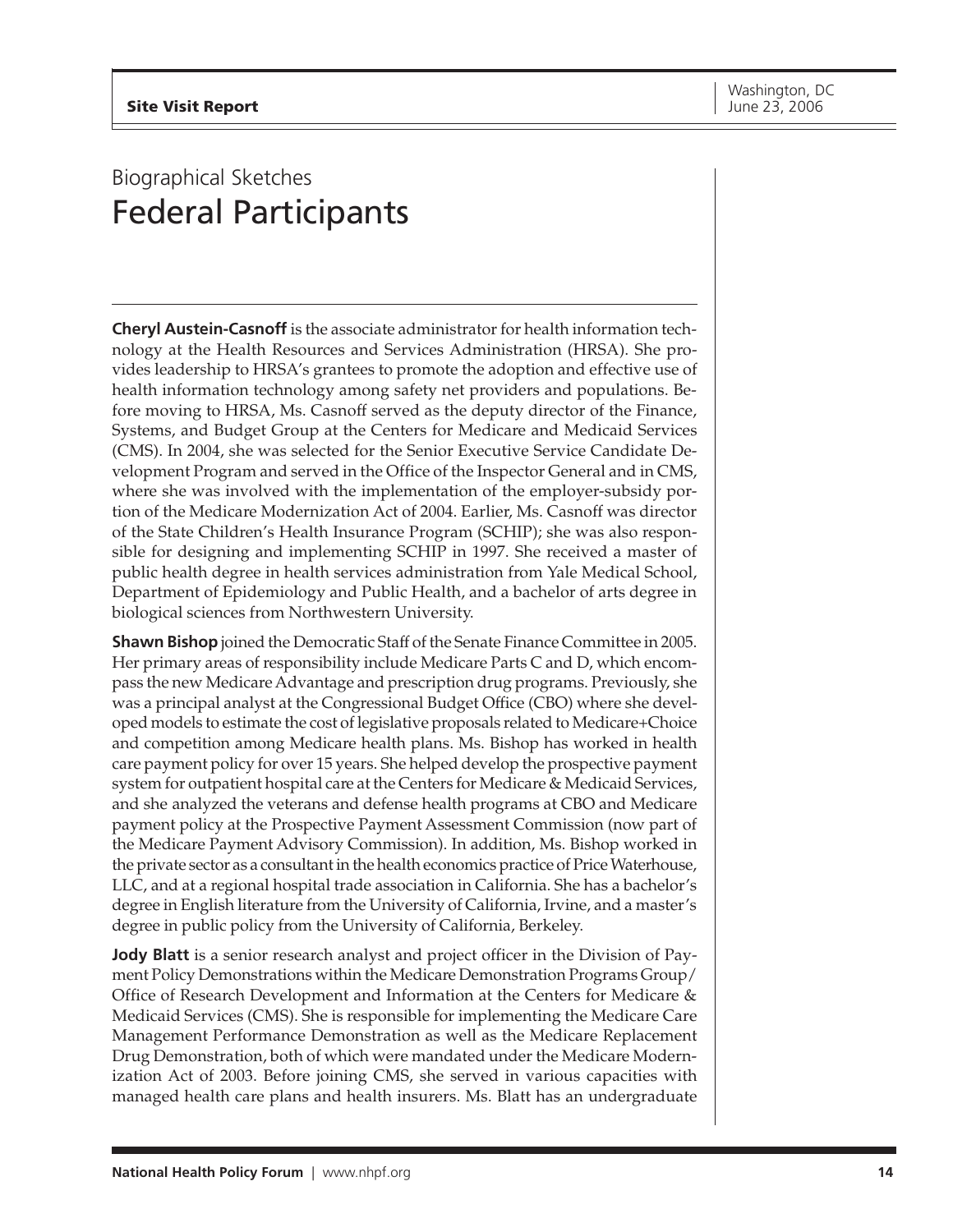degree from Brown University and a master's degree in health policy and management from the Harvard University School of Public Health.

**Denise Buenning** is a senior advisor to the Office of E-Health Standards and Services (OESS), Centers for Medicare & Medicaid Services (CMS), for e-prescribing, consolidated health informatics, and integrated data strategy. She previously was technical advisor and served as deputy to the Division of Community-Based Education and Assistance; in addition, as national co-lead for CMS's Long-Term Care Prescription Drug education campaign, she spent the last year working to implement the Part D benefit in long-term care facilities throughout the country. She joined CMS's Kansas City Regional Office in 1998. A published author and former *Kansas City Times* newspaper columnist, Ms. Buenning has held management positions at Sprint, two Kansas City medical centers, and a Washington, DC–based agricultural trade association. She earned her undergraduate degree in broadcast journalism from the American University and a master's degree in management from Baker University. She has been honored by CMS's Federal Women's Program as one of the agency's 16 Significant Women, and she is a six-time recipient of CMS's national Administrator's Achievement Award/Certificate.

**Aaron Burstein** has been a trial attorney in the Antitrust Divison of the Department of Justice since September 2004. He has handled both merger and nonmerger matters in a wide variety of industries, with a particular emphasis on the health care and insurance industries. Mr. Burstein is a 2004 graduate of the University of California, Berkeley, Law School (Boalt Hall). Prior to attending law school, he worked as a researcher for a medical imaging research group affiliated with the VA Medical Center in San Francisco and the University of California, San Francisco. Mr. Burstein holds an master of science degree in chemistry from the University of California, Berkeley, and a bachelor of science degree from Brown University.

**Nancy DeLew** is a senior advisor to the director of the Office of Research, Development and Information in the Centers for Medicare & Medicaid Services (CMS). She assists the director in carrying out special projects, currently implementation activities surrounding the Medicare Modernization Act of 2003. Formerly, Ms. DeLew was the deputy director of CMS's Office of Legislation. In this position, she worked with the Congress to develop the Health Insurance Portability and Accountability Act of 1996 and the Balanced Budget Act of 1997. The office develops legislative proposals for the President's annual budget, prepares testimony and other materials for congressional hearings, facilitates CMS's work with state governments, and maintains liaison with other executive- and legislative-branch agencies. Earlier, Ms. DeLew held several other positions in the Department of Health and Human Services. She joined the department in 1985 after receiving master's degrees in political science and in public administration from the University of Illinois at Urbana.

**John Goetcheus, JD,** has been an assistant counsel with the U.S. Senate's Office of the Legislative Counsel since 1995. He prepares and provides advice on health care and unemployment legislation. Mr. Goetcheus has worked on a wide range of legislation, including the Medicare provisions of the Deficit Reduction Act of 2005; the Medicare Prescription Drug, Improvement, and Modernization Act of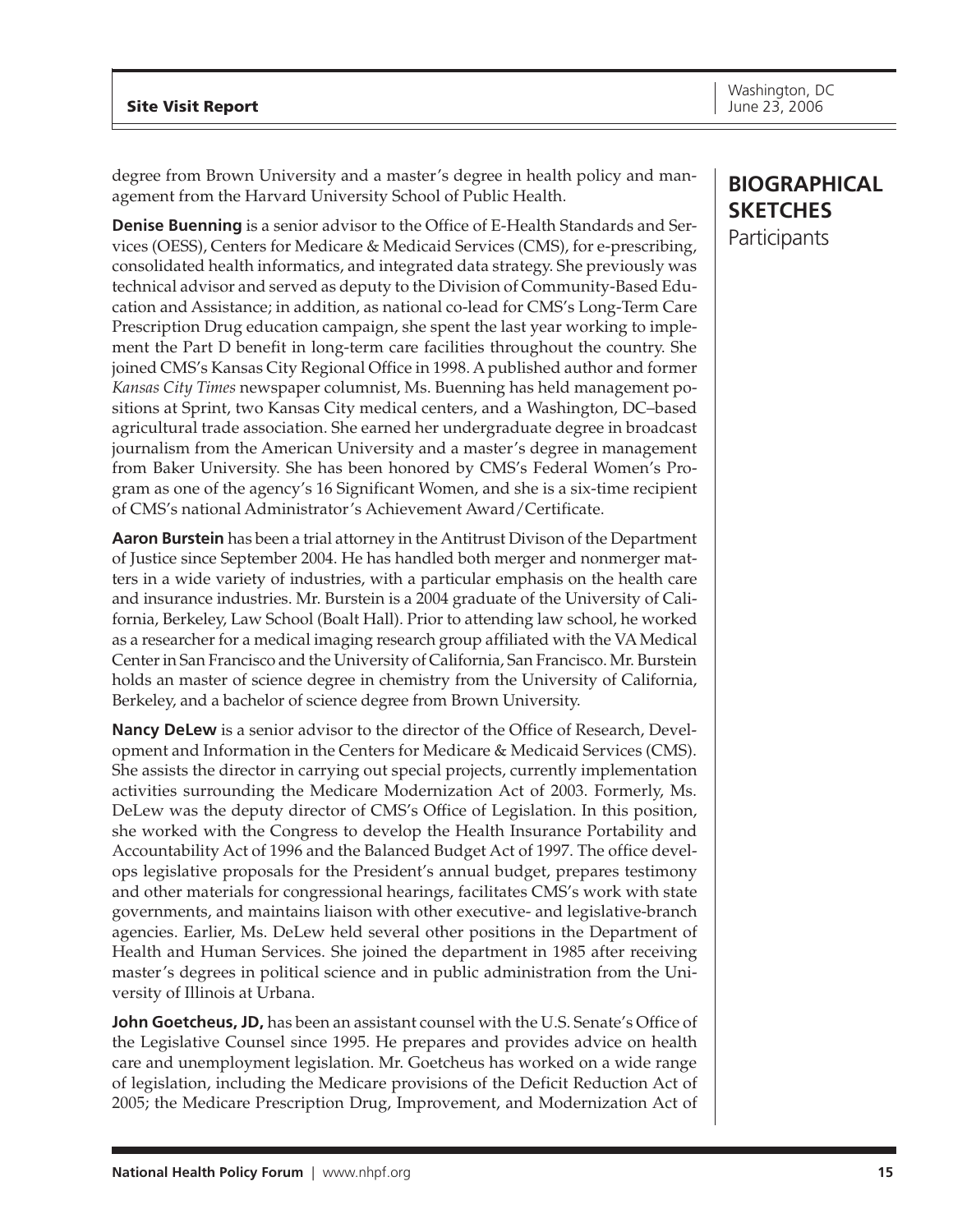2003; the Medicare, Medicaid, and State Health Children's Insurance Plan (SCHIP) Benefits Improvement and Protection Act of 2000; the Medicare, Medicaid, and SCHIP Balanced Budget Refinement Act of 1999; the Balanced Budget Act of 1997; and the Health Insurance Portability and Accountability Act of 1996. Before joining the Senate Legislative Counsel's Office, Mr. Goetcheus served as the law clerk to the Hon. Ann O'Regan Keary of the Superior Court of the District of Columbia from 1993 to 1995. Mr. Goetcheus received his JD degree and a bachelor of arts degree from the Catholic University of America.

**Edward Grossman** is a senior counsel in the Office of the Legislative Counsel, U.S. House of Representatives. He has been a principal health care drafter for the Congress in the fields of Medicare, Medicaid, national health insurance, health insurance reform, and related areas for over 30 years. He also was a principal drafter in the field of immigration law before 1996. He has worked closely with House members and leaders from both parties on proposals as diverse as the Carter hospital cost containment legislation (not enacted), Medicare's PPS and RBRVS (prospective payment system and resource-based relative value scale, respectively) provisions, all health care budget reconciliation legislation since 1979, the Clinton health care plan and its many alternatives (none enacted), the creation of the State Health Children's Insurance Plan, patient bill of rights legislation (not enacted), recent Republican-led efforts to reform the Medicaid program, and the Immigration Reform and Control Act of 1986. He has been involved closely with the National Health Policy Forum for over 25 years and a member of its Steering Committee for over a decade.

**Jim Hahn, PhD,** is a health economist in the Domestic Social Policy Division at the Congressional Research Service (CRS). He works on issues related to prescription drug pricing, hospital and physician payment, and geographic variations in health care expenditures. Before joining CRS, Mr. Hahn worked at the Government Accountability Office and with Lewin and Associates, Inc. He has published articles in the *New England Journal of Medicine* on the effect of for-profit ownership and system affiliation on the economic performance of hospitals and on the comparison of physician payment and expenditures between the United States and Canada. Mr. Hahn has served on the faculties of the School of Public Health at the University of North Carolina at Chapel Hill and of Trinity University in San Antonio, Texas. He is a graduate of Stanford University.

**Jennifer Jenson** is a specialist in health economics at the Congressional Research Service (CRS), where her work focuses on heath care costs and spending, including federal spending on entitlement programs, tax subsidies for health insurance and expenses, and private spending. Ms. Jenson has worked on health policy issues for several nonpartisan, congressional support agencies, including the Congressional Budget Office (CBO), the Medicare Payment Advisory Commission (MedPAC), and CRS. At CBO, she worked as a budget analyst, focusing mostly on Medicare budget projections and cost estimates. At MedPAC, she was special assistant to the executive director. In that role she oversaw staff analysis and the writing and production of commission reports to the Congress. Ms. Jenson also has worked as a program examiner for the White House Office of Management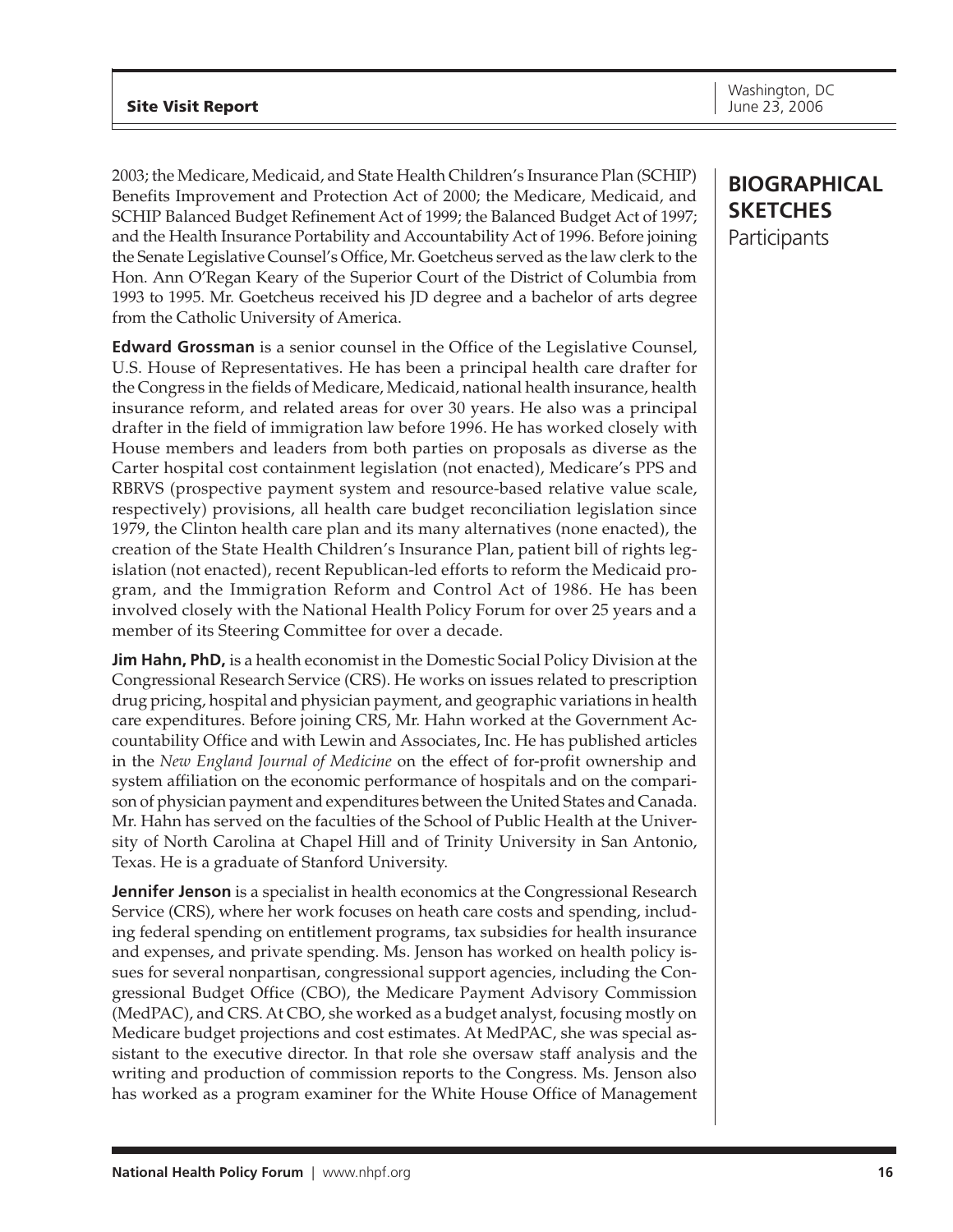and Budget, focusing on Medicaid. She holds master's degrees in public health and public policy from the University of Michigan.

**Roger Johns, MD, MHS,** is professor of anesthesiology and critical care medicine at the Johns Hopkins University and is currently a Robert Wood Johnson/Institute of Medicine Congressional Health Policy Fellow with the Senate Committee on the Judiciary. Dr. Johns studied health economics and developed interests in health policy and international health systems as an undergraduate at Stanford University. After medical school, he did an internship and residency in internal medicine and anesthesiology at the University of Virginia, followed by a clinical fellowship in cardiac anesthesia and a two-year research fellowship in pharmacology. In 1987 he joined the faculty at the University of Virginia, where he later became vice chair of the Department of Anesthesiology and in 1998 assumed an acting chair position. In 1999 Dr. Johns accepted a position as the Mark C. Rogers Professor and chairman of the Department of Anesthesiology and Critical Care Medicine at the Johns Hopkins University. While chair at Hopkins, Dr. Johns initiated an expansion of institutional information technology systems. Dr. Johns serves on the Executive Committee of the Innovations in Health Care Program at Hopkins. Recently, he completed the master of health science program in health policy and management at Hopkins' Bloomberg School of Public Health and is a candidate for the PhD degree in health policy and management, specializing in health services research.

**Kara Kasper** is the Medicare program examiner for the Health Finance Branch of the Office of Management and Budget.

**Linda Kohn** is assistant director of the Health Care Team at the Government Accountability Office.

**James Kretz** is a project officer and senior survey statistician, Center for Mental Health Services, in the Substance Abuse and Mental Health Services Administration. For more than 20 years he has been involved in all manner of informational technology development projects, data center management, and incorporating automated support to various areas of health care delivery. He created the first medical billing service to be accredited to submit electronic claims to the District of Columbia's Medicaid program, managed data management and analysis for clinical trials of new medical devices, created the only comprehensive electronic medical record system for reproductive endocrinology and infertility practices, reengineered a major case management/utilization review system, redesigned an institutional provider's health insurance claims clearing house, and served as the management information systems planning director for Boston City Hospital. He holds an MA degree in mathematical sociology from Indiana University.

**Julie Lee, PhD,** joined the Health and Human Resources division of the Congressional Budget Office (CBO) in 2003. Currently, she is working on projects analyzing high-cost Medicare beneficiaries, including issues related to disease management. Before joining CBO, Ms. Lee was a research analyst in health care policy at the National Bureau of Economic Research, where she analyzed a variety of topics in health economics, ranging from the effects of medical malpractice reforms to the distributional effects of Medicare. She holds a PhD degree in economics from Yale University.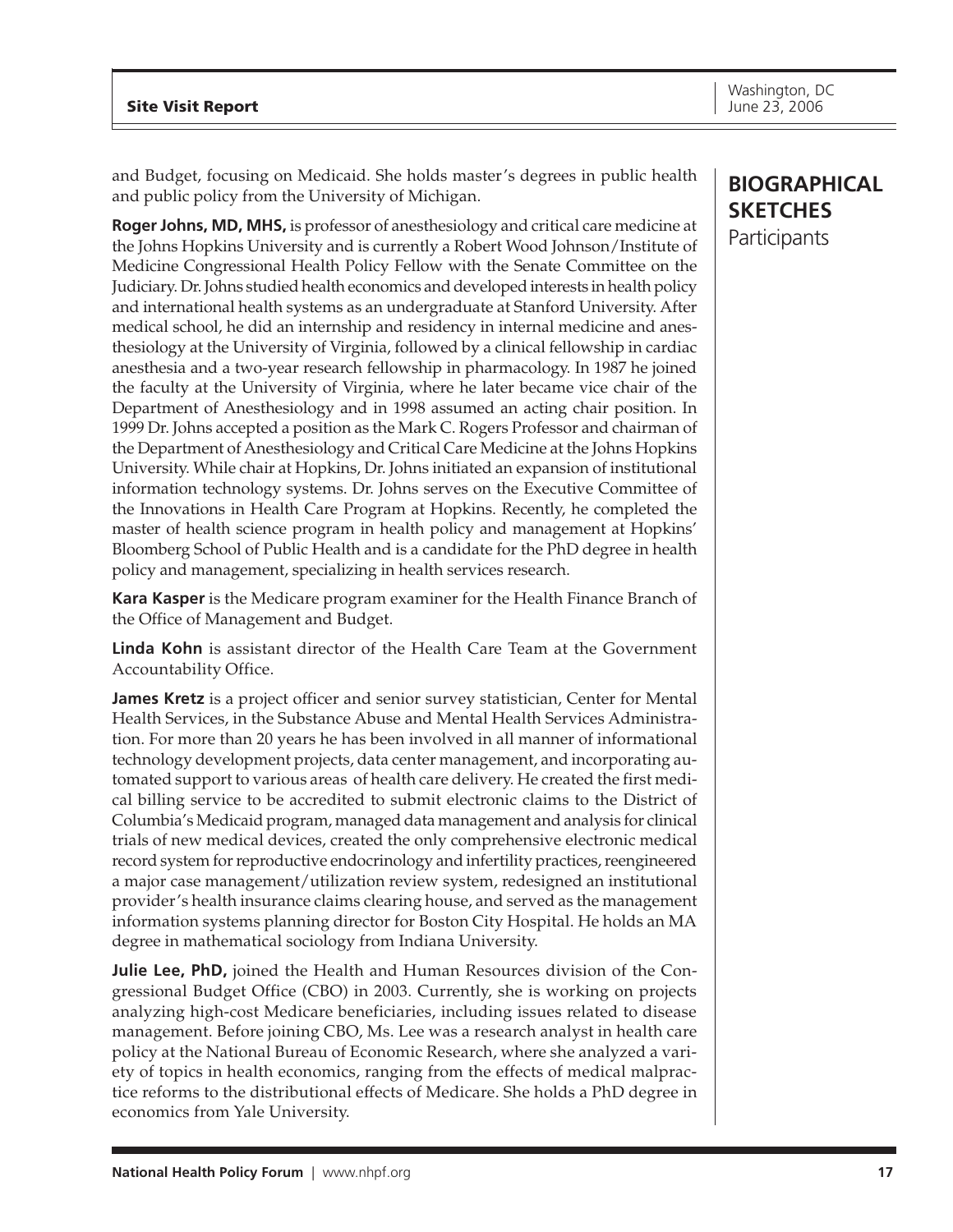**Michael Millman, PhD,** is the director of the Research and Data Policy Group at the Office of Planning and Evaluation for the Health Resources and Services Administration. He was previously a study director at the Institute of Medicine.

**Jocelyn Moore** is a health legislative analyst with Sen. John D. Rockefeller IV (D-WV), staffing him on the Senate Committee on Finance, where he is ranking member of the Subcommittee on Health Care. She advises on Medicare, Medicaid, children's health, long-term care, and general insurance reform. Previously, Ms. Moore worked as a legislative assistant for Sen. Bob Graham (D-FL). She holds a bachelor's degree in English and a master's degree in counselor education, both from the University of Florida.

**Sidath V. Panangala** is an analyst in the Domestic Social Policy Division of the Congressional Research Service (CRS). He is the principal analyst responsible for veterans' health care issues and also coordinates veterans' issues at CRS. Mr. Panangala is a graduate of Auburn University and Emory University.

**Al Pheley, PhD,** is currently a Robert Wood Johnson Health Policy Fellow with Sen. John D. Rockefeller IV (D-WV). In July 2002, Dr. Pheley was named professor and chair, Department of Community and Rural Medicine, at the Virginia College of Osteopathic Medicine in Blacksburg, Virginia. In this role, he continues his research, policy, and service interests in rural and Appalachian populations. He is also working to develop medical student and resident experiences in rural southwest Virginia, North Carolina, and West Virginia. As the college's assistant dean for clinical research, Dr. Pheley continues to foster the research interests of junior faculty and advocate for a stronger collaborative research environment across the osteopathic profession. He is the course director of the epidemiology, public health, and evidence-based practice curriculum. From 1998 to 2002, Dr. Pheley was an associate professor at the Ohio University College of Osteopathic Medicine and the director for clinical research development. While there, he established the college's Center for Appalachian and Rural Health Research. During the 1990s he directed the Clinical Epidemiology Program at the Hennepin County Medical Center and Minneapolis Medical Research Foundation. Dr. Pheley earned his doctorate in epidemiology from the University of Minnesota, School of Public Health. He also holds a master's degree in clinical psychology from North Dakota State University.

**Rachel Post** is a legislative assistant in the office of Rep. Vern Ehlers (R-MI). Before joining Rep. Ellers's staff in 2003, she held internships in the office of Sen. Mike Enzi (R-WY), the Social Security Administration's Office of Disability and Income Assistance Policy, and the National Rehabilitation Hospital Center on Health and Disability Research. Ms. Post holds a master's degree in public policy from Georgetown University and a BA degree from Calvin College in Michigan.

**Jessica Shapiro** is assistant counsel in the Office of the Legislative Counsel, U.S. House of Representatives. She is a graduate of the Johns Hopkins University and the University of Virginia School of Law.

**Todd Spangler** is a staff assistant for the Committee on Health, Education, Labor, and Pensions, U.S. Senate.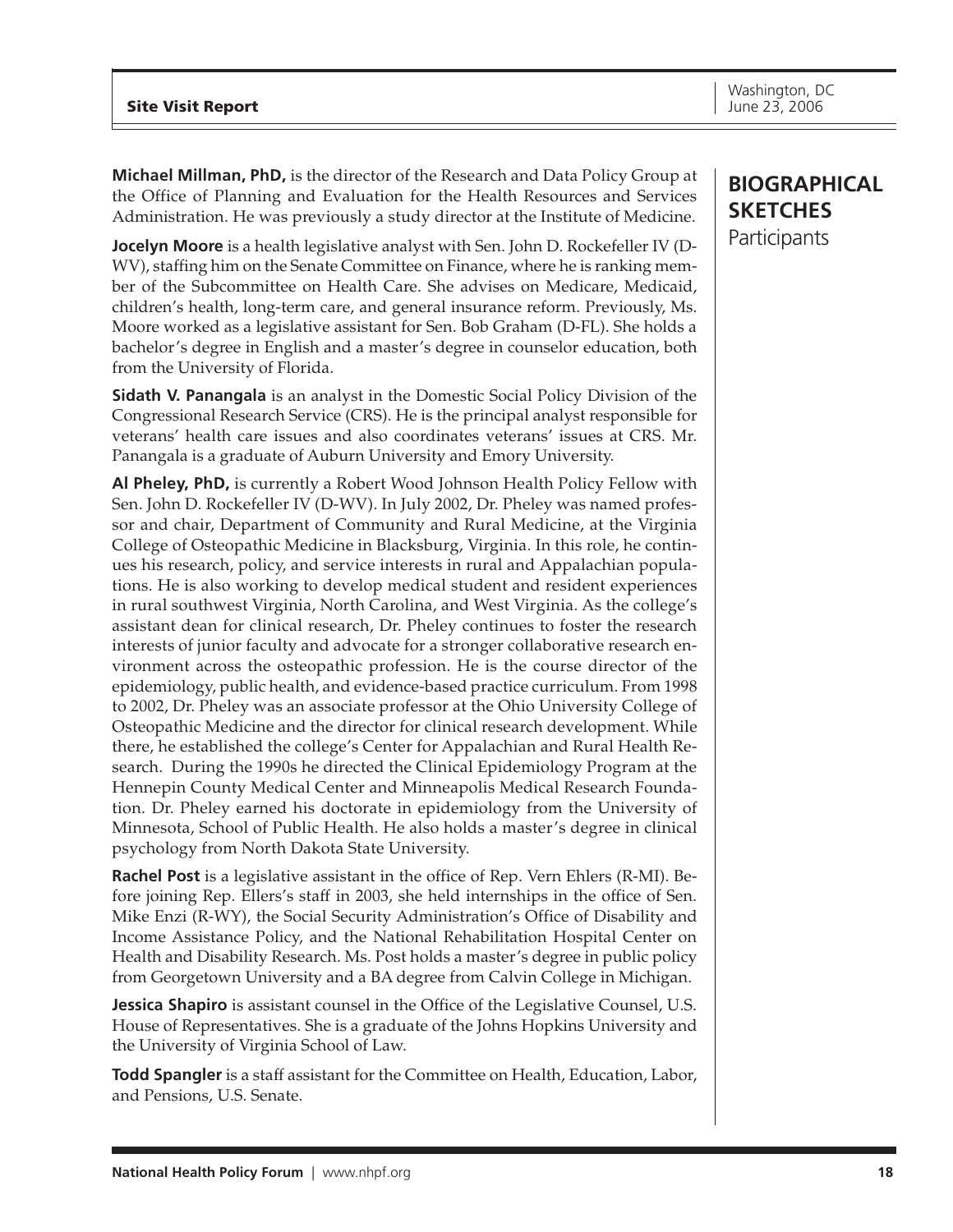## **Site Visit Report Site Visit Report June 23, 2006**

**Alice M. Weiss** is health counsel, Democratic staff, for the Senate Committee on Finance. Her portfolio for the committee includes issues related to Medicaid, the State Children's Health Insurance Program, and private health insurance. Before joining the Finance Committee, Ms. Weiss was the director of health policy for the National Partnership for Women and Families. She also served as congressional liaison and health policy analyst for the U.S. Department of Labor. There, Ms. Weiss drafted patients' rights legislation and worked on the private health plan ERISA claims procedure rules and the department's ERISA litigation strategy. Ms. Weiss has testified before Congress on private health insurance issues. She received her bachelor of arts in history from Haverford College and her juris doctorate degree from Northeastern University Law School.

**Mollie Zito** is a legislative assistant for Sen. John Thune (R-SD), providing policy and political advice on a variety of health care issues as well as education and labor issues. Before joining Senator Thune's staff in February 2005 she served on the majority staff of the Senate Committee on Finance. In that capacity, Ms. Zito was a member of the chief Senate negotiating team which formulated, passed, and began overseeing the implementation of the Medicare Modernization Act of 2003. An attorney, she received her law degree from the University of Iowa College of Law and a BA degree in American studies from the University of Notre Dame.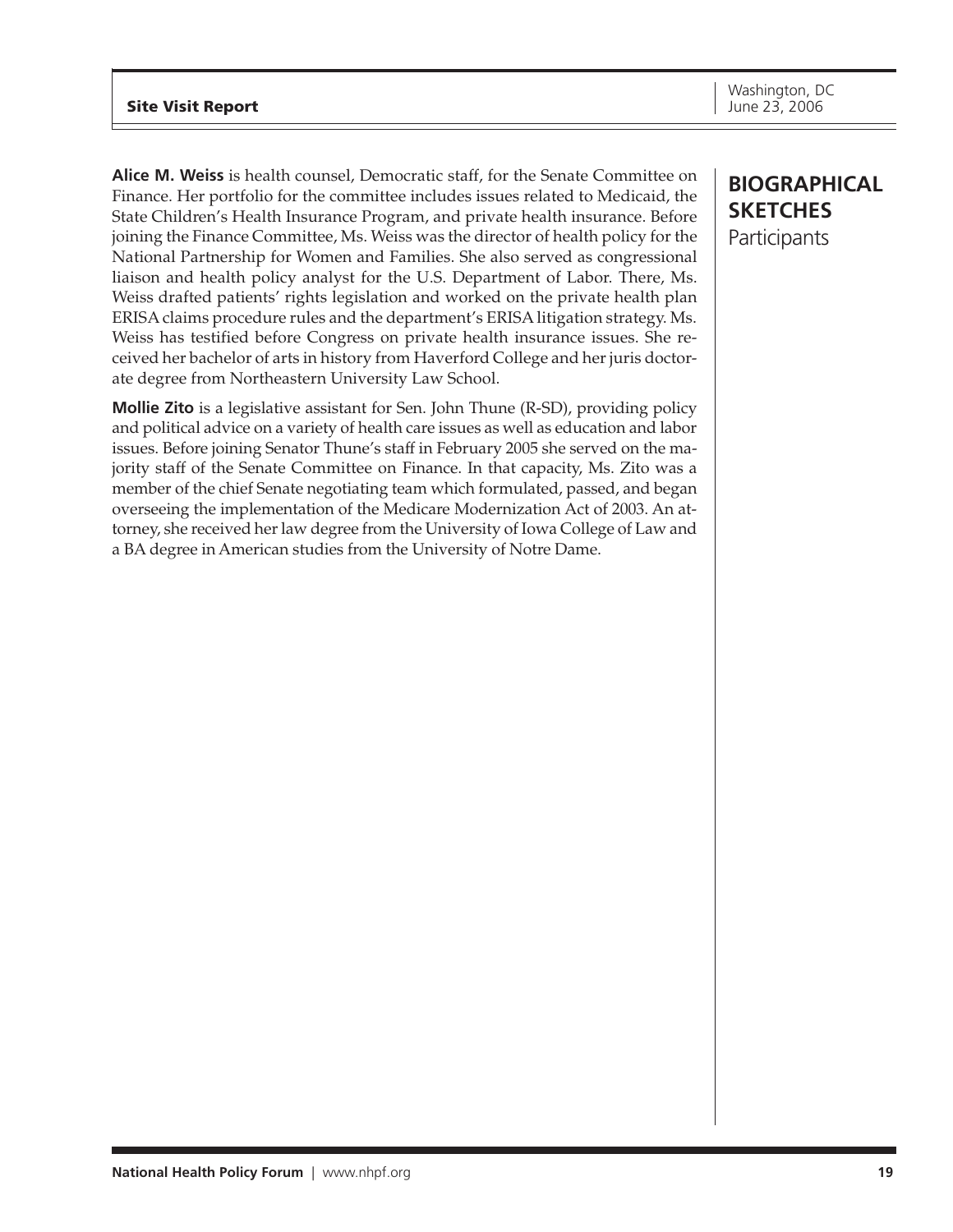## Biographical Sketches Speakers

**Peter Basch, MD,** practices internal medicine in Washington, DC, and is the medical director for eHealth at MedStar Health. He is a frequent speaker, author, and expert panelist on topics such as electronic health records (EHR), interconnectivity, the transformation of health care through health information technology (HIT), and the necessity of creating a sustainable business case for information management and quality. Chairman of the Maryland Task Force on EHRs and co-chair of the Physicians' EHR Coalition, Dr. Basch is also a board member of the eHealth Initiative, the Delmarva Foundation, and the Maryland-DC Collaborative for HIT. He is a member of the American College of Physicians' Medical Informatics and Performance Measures Subcommittees and of its Medical Services Committee. Dr. Basch also serves on the Advisory Committees to the Doctor's Office Quality Information Technology (DOQ-IT) initiatives for both DC and Maryland and on the Health Information Technology Advisory Panel to the Joint Commission on Accreditation of Healthcare Organizations.

**Ross Fletcher, MD,** was appointed chief of staff of the Veterans Affairs Medical Center, Washington, DC, in January 2000. He had previously served as the center's chief of cardiology since 1972. Dr. Fletcher is also a professor of medicine at Georgetown University, where he has held a faculty appointment since 1969. He earlier served as chief of cardiology at D.C. General Hospital. Dr. Fletcher is a past president of the Nation's Capital affiliate of the American Heart Association. He received the 2003 Mark Wolcott Award for Excellence in Clinical Care from the Veterans Health Administration. Dr. Fletcher completed his MD degree (AOA), medical house staff training, and first-year fellowship at the University of Michigan at Ann Arbor. He then served two years with the U.S. Army in Washington, DC, and received his cardiology fellowship training at Georgetown University.

**Sanford M. Garfunkel** became the director of the Veterans Affairs (VA) Medical Center in Washington, DC, in April 1995. He oversees the management, operation, and administration of the medical center—a 171-bed tertiary care facility with specialized services in medicine, surgery, neurology, and psychiatry; a 120-bed comprehensive nursing and rehabilitation center; and a research facility—which has a full-time employee equivalent of 1,708 and an operating budget of \$240 million for fiscal year 2006. Garfunkel joined the VA in 1971 at the Bronx VA Medical Center and held positions in VA medical centers in Manhattan, East Orange, New Jersey, and Brooklyn. He served as the director of the VA Medical Center in New York from 1986 until 1991. Subsequently, he was the associate chief medical director for operations, managing the day-to-day operation of the VA's 172 medical centers, 126 nursing homes, 356 outpatient and community-based clinics, and 36 domiciliaries, through the Veterans Health Administration's four regional offices.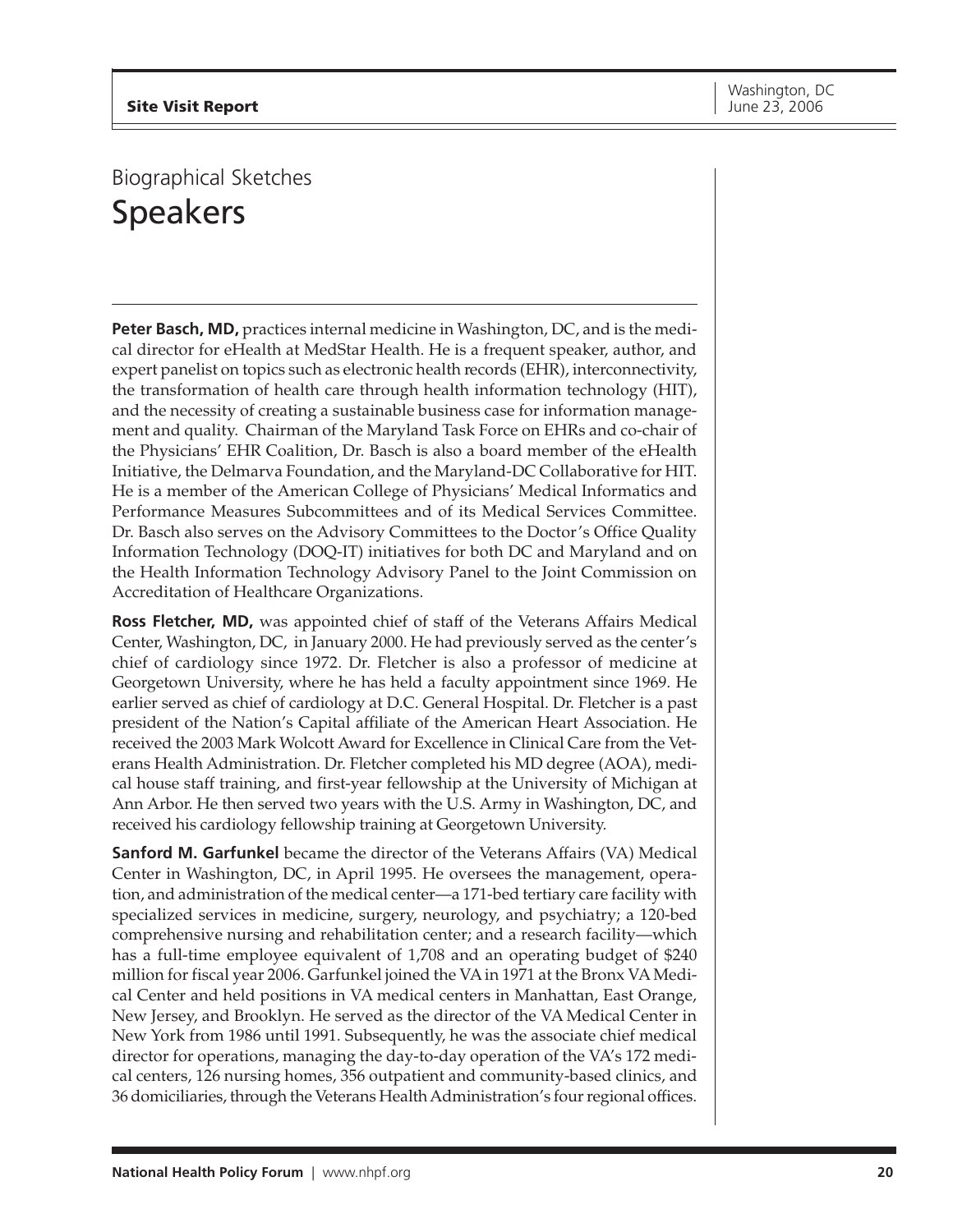Mr. Garfunkel received his undergraduate degree from Baruch College, City College of New York, and his master's degree in health care administration from the Baruch College and the Mt. Sinai School of Medicine, City University of New York. In 1990, he became a fellow of the American College of Healthcare Executives.

**Dr. Robert Kolodner** was appointed chief health informatics officer for the Veterans Health Administration (VHA) in September 2005. Besides serving as chief advisor to the Department of Veterans Affairs (VA) under secretary for health on information technology issues, he oversees development of the VHA's VistA applications, software, and systems; maintenance of over 140 national databases; and customer support for information technology to VA facilities and offices nationwide. Dr. Kolodner has been involved in developing VA information technology since 1983. He held positions as director of the Medical Information Resources Management Office and as associate chief information officer for enterprise strategy. He fostered the creation of My Health*e*Vet, a health portal for veterans and their families to access health information, tools, and services via the Internet. He was also instrumental in establishing the Federal Health Information Exchange program, an interagency health technology initiative that supports improving care to veterans and strengthening the working relationship between the VA and the Department of Defense. Dr. Kolodner received his undergraduate degree from Harvard College and his medical degree from Yale University School of Medicine. He completed a clinical fellowship in medicine at Harvard University School of Medicine and his psychiatric residency at Washington University School of Medicine.

**Mark Snyder, MD,** is associate medical director for information technology at Kaiser Permanente (KP) of the Mid-Atlantic States. He also directs the organization's Research Department and is leading its implementation of an electronic medical record system. Earlier in his career, as a researcher at the National Institutes of Health, he studied the genetic basis of attenuation of live influenza virus vaccines, after which he completed an infectious diseases fellowship at Johns Hopkins University Hospital. Dr. Snyder then joined KP in the Washington, DC, area as an infectious diseases specialist. He served for nine years on the board of directors of his KP medical group. He also was chief of medicine at Holy Cross Hospital in Silver Spring, Maryland, and he has served for five years on the Holy Cross Hospital Medical Executive Committee. Dr. Snyder has published 30 scientific papers on topics such as influenza virus vaccines, bioterrorism surveillance, and health care quality issues. He received his bachelor's degree from the Pennsylvania State University and his MD degree with honors from Jefferson Medical College in Philadelphia, later completing an internal medicine residency at George Washington University in Washington, DC.

**Andrew M. Wiesenthal, MD, SM,** is associate executive director of the Permanente Federation for Clinical Information Support. From 1983 until April 2000, Dr. Wiesenthal served as a pediatrician and pediatric infectious disease consultant with the Colorado Permanente Medical Group (CPMG). He also led CPMG's quality management program and served as associate medical director for medical management, with responsibility for quality management, utilization management,

## **BIOGRAPHICAL SKETCHES** Speakers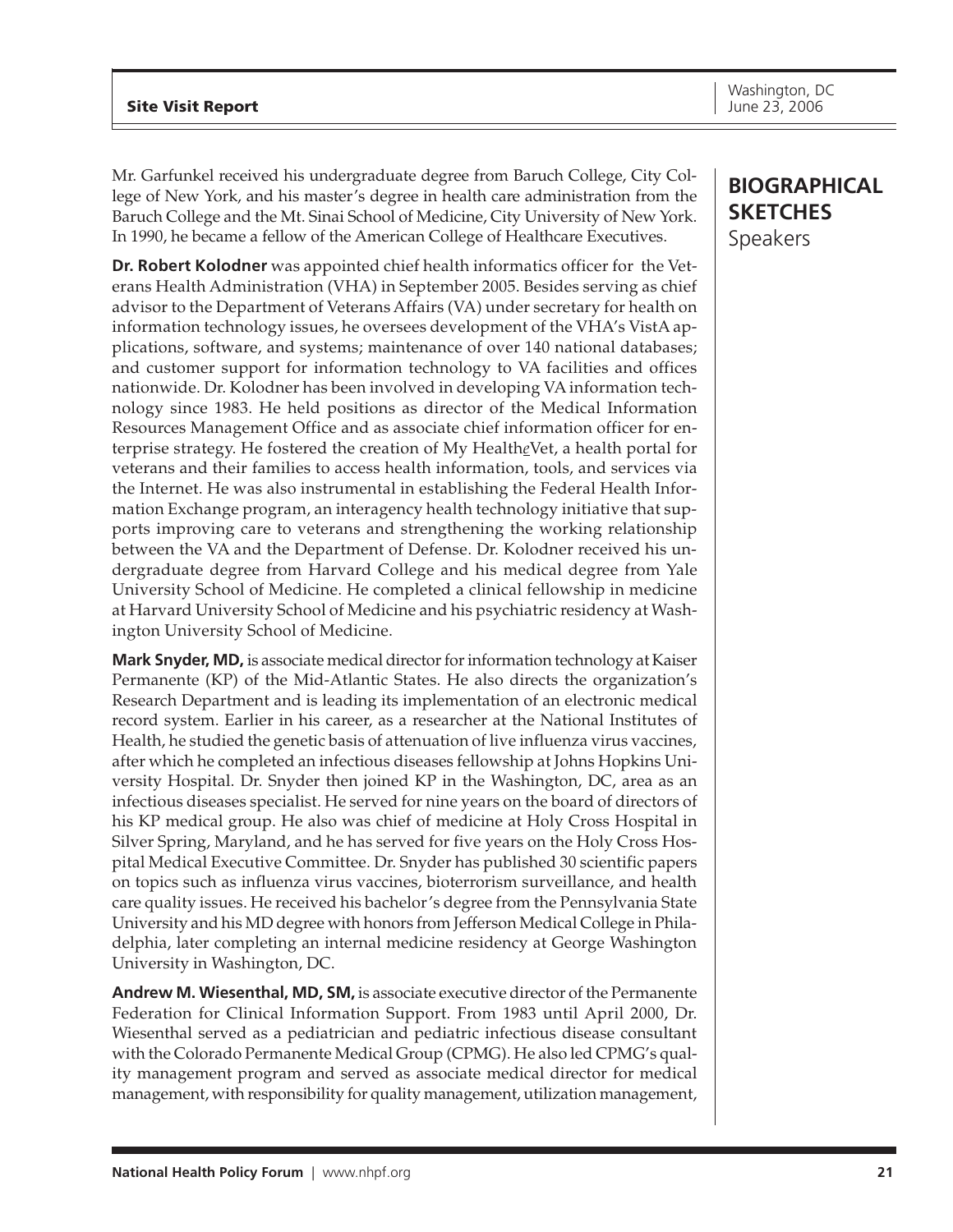regulatory compliance, risk management, credentialing and physician performance, and informatics. His current work is in the arenas of development and deployment of automated medical records, decision support, and other clinical systems for all of Kaiser Permanente. Dr. Wiesenthal graduated from Yale University with a BA degree with honors in Latin American studies and received his MD degree from the State University of New York, Downstate Medical Center, in Brooklyn. He completed his pediatric residency at the University of Colorado in 1978 and then served as an epidemic intelligence service officer with the Centers for Disease Control from 1978 through 1980 before returning to the University of Colorado for a pediatric infectious disease fellowship. In 2004, Dr. Wiesenthal earned a master's degree in health care management from the Harvard School of Public Health.

## **BIOGRAPHICAL SKETCHES** Speakers